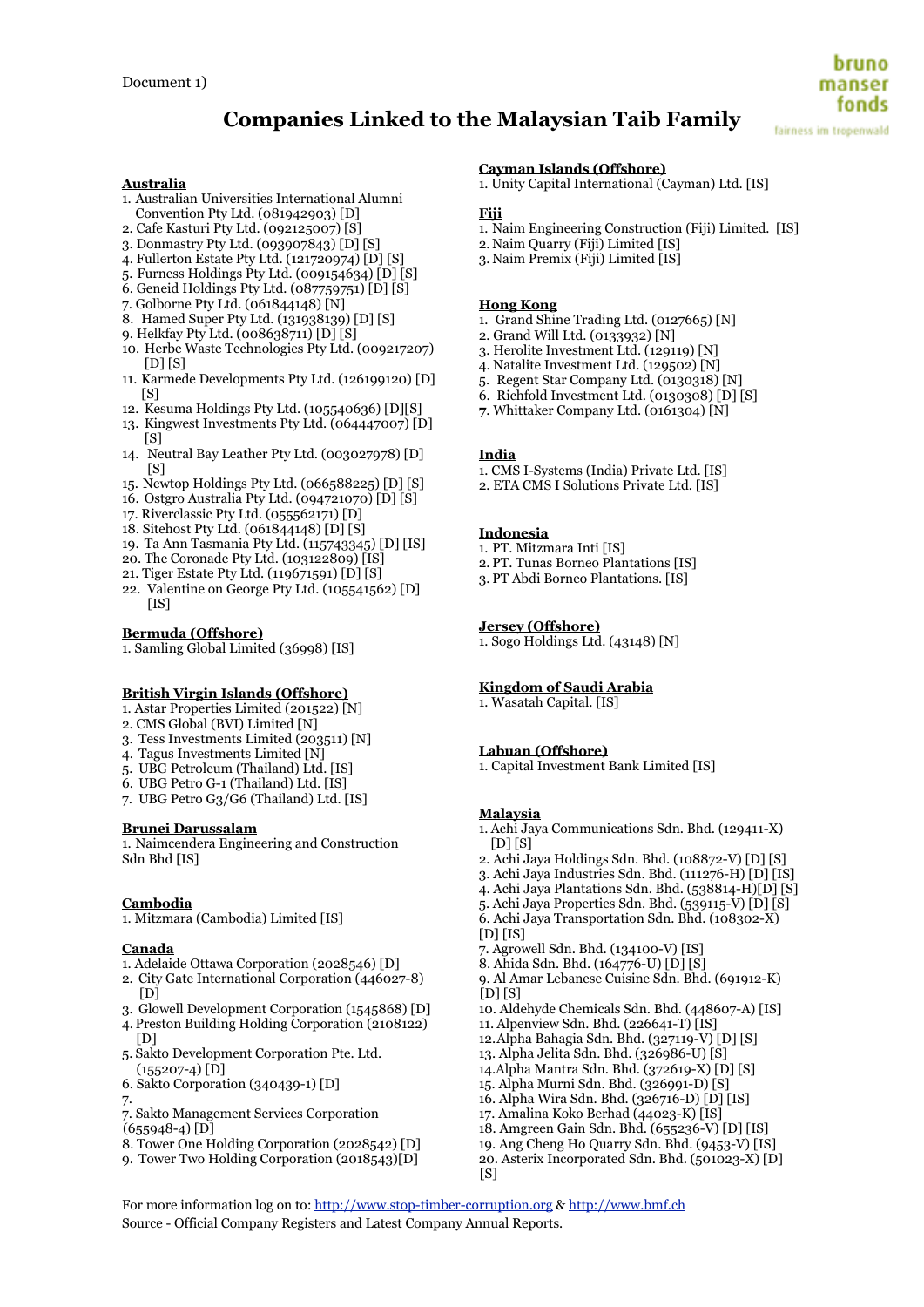- 21. Automobili Sdn. Bhd. (464152-X) [S] 22. Azaria Sdn. Bhd. (271505-U) [IS]
- 23. Bakraz Development Sdn. Bhd. (206814-W)[D]
- $\overline{I}$ IS]
- 24. Bakraz Holdings Sdn. Bhd. (197832-A) [D] [S]
- 25. Bakraz Properties Sdn. Bhd. (206720-K) [D] [S]
- 26. Bella Magic Sdn. Bhd. (787988-W) [D] [S]
- 27. Binta Corporation Sdn. Bhd. (77620-X) [D] [S]
- 28.Biofresh Produce Plantations Sdn. Bhd. (343865- W) [IS]
- 29.Biofresh Produce Sdn. Bhd. (784147-H) [IS]
- 30.Biogrow City Plantations Sdn. Bhd. (165858-W)  $[IS]$
- 31. Biogrow City Sdn. Bhd. (784284-U) [IS]
- 32. Borlin Sdn. Bhd. (156715-A) [D] [IS]
- 33. Bormill Line Sdn. Bhd. (93711-U) [D] [IS]
- 34. Bormill Wood (Trengganu) Sdn. Bhd. (32269-T)  $[D][S]$
- 35. Borneo Agro-Industries Sdn. Bhd. (83804-H) [IS]
- 36. Borneo Isthmus Development Sdn. Bhd. (815594- W) [D]
- 37. Borneo Tree Seeds & Seedlings Supplies Sdn. Bhd. (422257-W) [D] [IS]
- 38. Borsarmulu Park Enterprise Sdn. Bhd.
- (244052-P) [D] [IS]
- 39. Borsarmulu Park Management Sdn. Bhd.
- (145983-K) [D] [IS]
- 40. Borsarmulu Resort Sdn. Bhd. (213014-M) [D] [IS]
- 41. Butrasemari Sdn. Bhd. (560581-D) [IS]
- 42. Cahaya Upaya Sdn. Bhd. (161815-V) [S]
- 43. Cahya Mata Sarawak Berhad (21076-T) [D] [S]
- 44. Cairnfield Sdn. Bhd. (142717-A) [IS]
- 45. Cayamas Sdn. Bhd. (271489-A) [IS]
- 46. Centigrade Resources Sdn. Bhd. (247226) [D] [IS]
- 47. Central Elastic Sdn. Bhd. (13808-U) [IS]
- 48. Central Mercantile Corporation (M) Sdn. Bhd. (11759-T) [IS]
- 49. Central Paragon Sdn. Bhd. (285864-M) [D] [S]
- 50. Cermat Ceria Sdn. Bhd. (449914-K) [D] [S]
- 51. Chongai Apparel Sdn. Bhd. (328553-H) [IS]
- 52. CMS Capital Sdn. Bhd. (120674-T) [D] [IS]
- 53. CMS Hotels Sdn. Bhd. (690299-T) [D] [IS]
- 54. CMS Infra Trading Sdn. Bhd. (196635-M) [IS]
- 55. CMS I-Systems Berhad (227507-D) [IS]
- 56. CMS Land Sdn. Bhd. (410797-H) [IS]
- 57. CMS Opus Private Equity Sdn. Bhd. (694013-H)  $[IS]$
- 58. CMS Premix (Miri) Sdn. Bhd. (218541-T) [D] [IS]
- 59. CMS Property Development Sdn. Bhd. (321917-U) [D] [IS]
- 60. Concordance Development Sdn. Bhd. (72650-U) [D] [S]
- 61. Concordance Holdings Sdn. Bhd. (73782-U) [D]  $[$ IS]
- 62. Continuos Gains Sdn. Bhd. (477976-A) [D] [S]
- 63. COPE-KPF Opportunites 1 Sdn. Bhd. (728093-M) [IS]
- 64. Corkman Industries Sdn. Bhd. (129939-T) [S]
- 65. Cortina Watch Sdn. Bhd. (82359-M) [D] [IS]
- 66. Custodev Construction Sdn. Bhd. (333118-P) [IS]
- 67. Custodev Dua Sdn. Bhd. (310183-T) [IS]
- 68. Custodev Empat Sdn. Bhd. (413858-M) [IS]
- 
- 69. Custodev Sdn. Bhd. (104266-W) [D] [IS] 70. Daiken Miri Sdn. Bhd. (155869-A) [IS]
- 71. Danawa Resources Sdn. Bhd. (164490-D) [D] [S]
- 72. Daro Oil Mill Sdn. Bhd. (845929-P) [D] [IS]
- 73. Dayacop Security Services Sdn. Bhd. (298999-M)
- [D] [S]
- 74. Dayang Enterprise Holdings Berhad (712243-U)  $[$ IS] $]$
- 75. Daya Syukra Sdn. Bhd. (233244-A) [D] [S]
- 76. Delta Padi Sdn. Bhd. (394460-X) [IS]
- 77. Desa Ilmu Sdn. Bhd. (413853-U) [IS]
- 78. Desb Marine Services Sdn. Bhd. (634824-V) [IS]
- 79. Dewan Niaga (Sarawak) Sdn. Bhd. (79486-D) [D]
- $[$ IS]
- 80.Dr. Cafe Lifestyle Sdn. Bhd. (120178-V) [S]
- 81. Dusun Nyiur Sdn. Bhd. (38758-D) [IS]
- 82. Duta Bistari Sdn. Bhd. (314882-X) [D] [IS]
- 83. Eagle Forest Sdn. Bhd. (918885-W) [D] [IS] 84. Eksons Biomass Energy Sdn. Bhd. (329048-D)
- $[IS]$ 85. Eksons Corporation Berhad (205814-V) [D] [S]
- 
- 86. Espirit Wealth Sdn. Bhd. (429374-X) [D] [S]
- 87. Essential Straits Sdn. Bhd. (788007-X) [S]
- 88. Europalm Sdn. Bhd. (776848-V) [D] [IS]
- 89. FFM Feedmills (Sarawak) Sdn. Bhd. (110421-H)  $[D]$
- 90. FFM Flour Mills (Sarawak) Sdn. Bhd.(185911-P)  $[D]$
- 91. First Count Sdn. Bhd. (123003-D) [IS]
- 92. Foremost Crest Sdn. Bhd. (656560-X) [IS]
- 93. Fortune Triumph Sdn. Bhd. (454430-H) [IS]
- 94. Frontken Corporation Berhad (651020-T) [D]
- 95. Gasijaya Sdn. Bhd. (545539-W) [S]
- 96. Gasijaya Woods Sdn. Bhd. (719995-X) [D] [S]
- 97. General Aluminium Works (M) Sdn. Bhd. (11667-
- K) [IS]
- 98. Genting Bahagia Sdn. Bhd. (626692-D) [S]
- 99. Glenealy Plantations (Malaya) Berhad (3453-X)  $[$ IS]
- 100. Goodmatch Sdn. Bhd. (189970-U) [D] [S]
- 101. Gopoint Sdn. Bhd. (187818-A) [IS]
- 102. Graceful Design Sdn. Bhd. (624901-M) [D] [S]
- 103. Grand Paragon Sdn. Bhd. (405588-U) [IS]
- 104. Grand Perfect Sdn. Bhd. (414194-V) [D] [IS]
- 105. Green Ace Resources Sdn. Bhd. (684478-A) [S]
- 106. Grogrow Sdn. Bhd. (95001-H) [D] [IS]
- 107. Hanib Corporation Sdn. Bhd. (482186-V) [D] [S]
- 108. Hamidah Jaya Sdn. Bhd. (746590-D) [D] [S]
- 109. Hamidah Trading Sdn. Bhd. (611596-M) [D] [S]
- 110. Hamidah Wood Sdn. Bhd. (605885-K) [D] [S] 111. Hariwood Sdn. Bhd. (158727-H) [IS]
- 

 $[IS]$ 

[D] [S]

 $[$  $[$  $[$  $]$  $[$  $]$  $[$  $]$  $[$  $]$  $[$  $]$  $[$  $]$  $[$  $]$  $[$  $]$  $[$  $]$  $[$  $]$  $[$  $]$  $[$  $]$  $[$  $]$  $[$  $]$  $[$  $]$  $[$  $]$  $[$  $]$  $[$  $]$  $[$  $]$  $[$  $]$  $[$  $]$  $[$  $]$  $[$  $]$  $[$  $]$  $[$  $]$  $[$  $]$  $[$  $]$  $[$  $]$  $[$  $]$  $[$  $]$  $[$  $]$  $[$  $]$  $[$  $]$  $[$  $]$  $[$  $]$  $[$  $]$ 

 $[IS]$ 

For more information log on to: http://www.stop-timber-corruption.org & http://www.bmf.ch

Source - Official Company Registers and Latest Company Annual Reports.

- 112. Hock Lee Enterprises Sdn. Bhd. (7510-U) [IS] 113. Hock Lee Plantations Sdn. Bhd. (9492-H) [IS]
- 114. Hock Lee Rubber Products Sdn. Bhd. (54125-H)

115. Hong Wei Holdings Sdn. Bhd. (90015-K) [IS] 116. Igan Oil Mill Sdn. Bhd. (846083-X) [D] [IS] 117. Ikrar Bumi Sdn. Bhd. (800678-D) [D] [S] 118. Immense Fleet Sdn. Bhd. (301307-X) [IS] 119. Insan Holidays & Umrah Sdn. Bhd. (210796-W)

120. Insurepro Sdn. Bhd. (84938-X) [D] [IS] 121. Interglobal Empire Sdn. Bhd. (727050-K) [IS] 122. Interventure Capital Sdn. Bhd. (569474-D) [IS]

124. Isthmus Developments Sdn. Bhd. (803213-P) [D]

125. Jagat ICT Consulting Sdn. Bhd. (206250-K) [D]

126. Jagat Technology Sdn. Bhd. (252059-W) [S] 127. Jakara Sdn. Bhd. (143580-M) [D] [S] 128. Jasa Sarawak Sdn. Bhd. (18530-A) [D] [S] 129. Jelas Kemuncak Sdn. Bhd. (746691-M) [IS]

123. Ironwall Sdn. Bhd. (90912-A) [IS]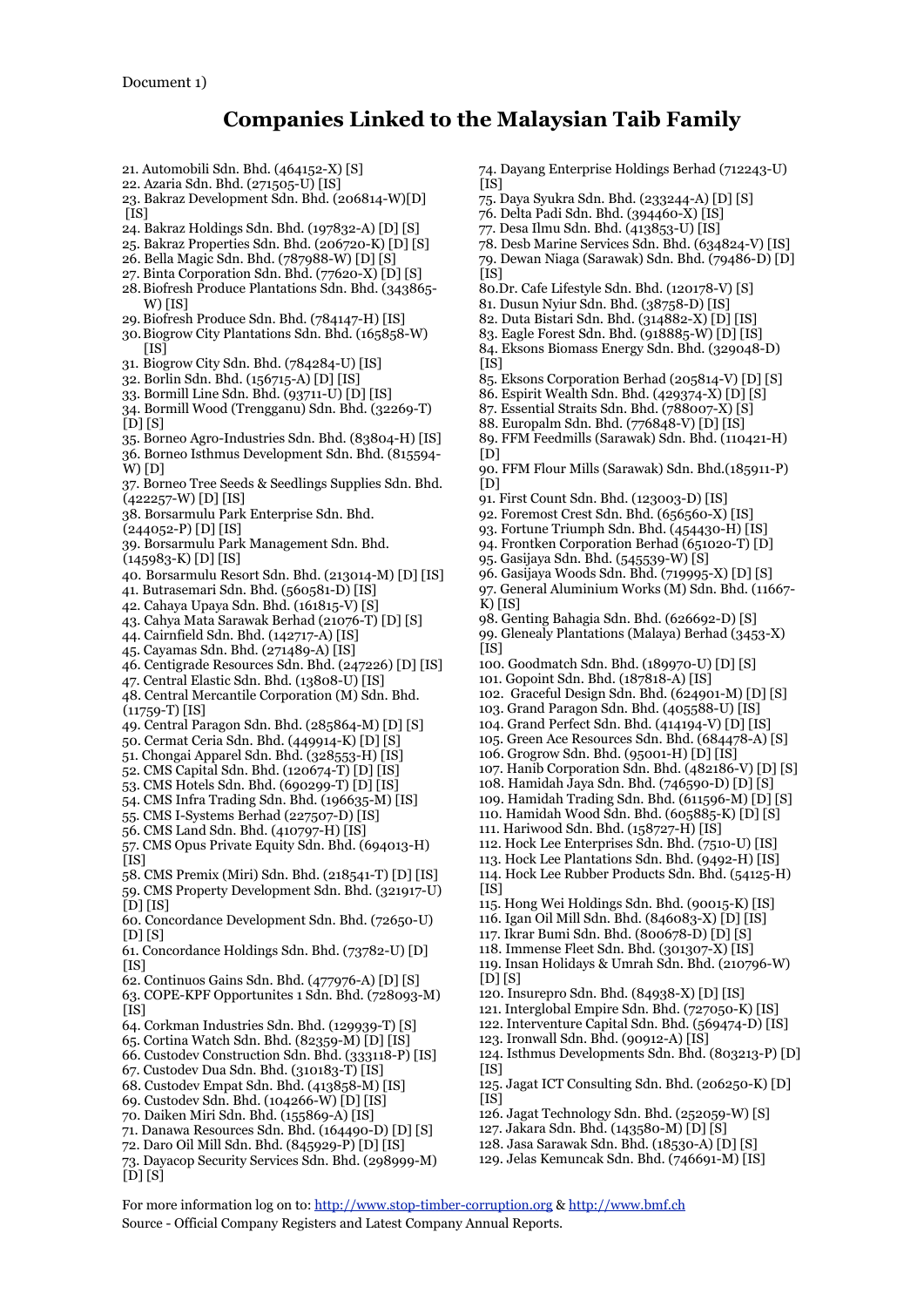130. K & N Kenanga Holdings Berhad (302859-X)  $[$ IS] 131. KBE (Malaysia) Sdn. Bhd. (83321-T) [IS] 132. Kenanga Capital Sdn. Bhd. (440102-V) [IS] 133. Kenanga Deutsche Futures Sdn. Bhd. (353603-X)  $[IS]$ 134. Kenanga Investment Bank Berhad (15678-H)  $[$ IS] 135. Kenanga Investors Berhad (353563-P) [IS] 136. Kenanga Management & Services Sdn. Bhd. (61262-V) [IS] 137. Kenyalang Cergas Sdn. Bhd. (238313-V) [D] [S] 138. Khidmat Mantap Sdn. Bhd. (507452-T) [IS] 139. Kidz Square Sdn. Bhd. (665411-U) [D][S] 140. Kim Hin Industry Berhad (18203-V) [D] 141. KKB Engineering Berhad (26495-D) [IS] 142. Knit - Whizz Corporation Sdn. Bhd. (218324-A)  $[IS]$ 143. Kristal Harta Sdn. Bhd. (279832-U) [D] [IS] 144. Kub Sepadu Sdn. Bhd. (392172-H) [IS] 145. Kuching Plywood Berhad (9455-A) [IS] 146. Kumpulan Parabena Sdn. Bhd. (92963-U) [D] [S] 147. Kutex Sdn. Bhd. (12880-T) [IS] 148. Ladang Selezu Sdn. Bhd. (482893-X) [IS] 149. Lanco Corporation Sdn. Bhd. (124714-K) [D] [S] 150. Lanco Holdings Sdn. Bhd. (124635-V) [D] [S] 151. Lanco Plantation Sdn. Bhd. (93682-P) [D] [IS] 152. Lanco Shipping Sdn. Bhd. (93613-U) [S] 153. Lanco Supplies Sdn. Bhd. (101624-T) [D] [IS] 154. Lee Ling Timber Products Sdn. Bhd. (187652-K) [IS] 155. Lembah Rakyat Sdn. Bhd. (320520-H) [D] [S] 156. Lik Shen Sawmill Sdn. Bhd. (189461-H) [IS] 157. Lingui Corporation Sdn. Bhd. (137680-A) [IS] 158. Lingui Developments Berhad (7574-D) [IS] 159. Linshanhao Plywood (Sarawak) Sdn. Bhd.  $(180651-X)$  [IS] 160. Limpah Mewah Sdn. Bhd. (69612-M) [IS] 161. Lionsun Timber Sdn. Bhd. (280426-X) [IS] 162. Log Oak Promotions Sdn. Bhd. (787931-U) [S] 163. Loh & Loh Corporation Berhad (389765-V) [IS] 164. Long Bangan Sdn. Bhd. (106833-D) [S] 165. Loytape Industries Sdn. Bhd. (122768-U) [IS] 166. Magna-Foremost Sdn. Bhd. (645734-H) [IS] 167. Mahligai Development Sdn. Bhd. (91378-A) [D]  $[<sub>S</sub>]$ 168. Mahligai Formsame Prefah Sdn. Bhd. (106408- U) [D] [S] 169. Mahligai Industries Sdn. Bhd. (100678-M) [D]  $[$ IS] 170. Mahligai Naluri Sdn. Bhd. (394287-A) [D] [S] 171. Mahligai Shipping Sdn. Bhd. (110469-W) [D] [S] 172. Majaharta Sdn. Bhd. (244011-X) [D] [S] 173. Majupun Sdn. Bhd. (186013-T) [D] [IS] 174. Marine Utama Sdn. Bhd. (117567-K) [D] [S] 175. Masba Holdings Sdn. Bhd. (114870-A)[D] [S] 176. Mastim Sdn. Bhd. (82494-W) [D] [S] 177. Medan Sepadu Sdn. Bhd. (140866-V) [S] 178. Mega Bumimas Sdn. Bhd. (663918-V) [D] [IS] 179. Menyan Plantation Sdn. Bhd. (643182-U) [D]  $[$ IS] $]$ 180. Mesti Bersatu Sdn. Bhd. (758849-V) [D] [S] 181. MG Biogreen Sdn. Bhd. (640733-W) [IS] 182. Miracle Harvest Sdn. Bhd. (700310-A) [D] [S] 183. Miri Parts Trading Sdn. Bhd. (64986-D) [IS] 184. Miri Property Holding Sdn. Bhd. (54067-V) [D] [S]  $[D]$  $[S]$ [D] [S]  $[S]$  $[S]$  $[D]$   $[IS]$  $[$ IS]  $[S]$ (782329-P) [IS] (752695-P) [IS]  $[$ IS]  $[IS]$ P) [IS]  $[IS]$  $[$ IS]  $[IS]$ [S]

185. Mitzmara Sdn. Bhd. (595586-V) [D] [IS] 186. Mohamad Ali Holdings (S) Sdn. Bhd. (121127-H) 187. Monarda Sdn. Bhd. (838201-U) [D] [S] 188. Mountex Sdn. Bhd. (490017-P) [D] [S] 189. Multi Maximum Sdn. Bhd. (468359-T) [D] [IS] 190. Mylink Communications Sdn. Bhd. (437941-W) 191. Naim Holdings Berhad (585467-M) [D] [S] 192. Naim Land Sdn. Bhd. (261213-T) [D] [IS] 193. Network Jaya Berhad (322571-A) [D] [S] 194. Ninjas Development Sdn. Bhd. (71983-U) [IS] 195. Noble Strike Sdn. Bhd. (407110-H) [D] [S] 196. Organic Treasure Sdn. Bhd. (645404-V) [D] [S] 197. Palmhead Holdings Sdn. Bhd. (815357-D) [D] [S] 198. Palmhead Sdn. Bhd. (503608-M) [IS] 199. Pelitamas Bumi Sdn. Bhd. (618578-M) [D] [S] 200. Pelita Towerview Sdn. Bhd. (179816-A) [D] [S] 201. Peranan Makmur Sdn. Bhd. (750132-X) [IS] 202. Perkapalan Damai Timur Sdn. Bhd. (191239-M) 203. Permy Development Sdn. Bhd. (361429-U) [S] 204. Petani Sepadu Sdn. Bhd. (520507-H) [D] [IS] 205. Phoenix SIG Holdings Sdn. Bhd. (882151-U) [D] 206. Piramid Intan Sdn. Bhd. (254122-K) [IS] 207. Plieran Sdn. Bhd. (120985-K) [IS] 208. Polyflow Pipes Sdn. Bhd. (197401-H) [D] [IS] 209. Positive Deal Sdn. Bhd. (785077-U) [IS] 210. PPES Works (Sarawak) Sdn. Bhd. (209892-K) 211. Premier Cottage Sdn. Bhd. (677270-V) [D] 212. Pristine Prestige Sdn. Bhd. (758973-T) [D] [S] 213. Projek Bandar Samariang Sdn. Bhd. (443828-P) 214. PSS Oil Mill Sdn. Bhd. (796791-U) [IS] 215. Puncak Selasih Sdn. Bhd. (468371-D) [IS] 216. Quality Concrete Holdings Berhad (378282-D) 217. Quantum Spire Sdn. Bhd. (625752-V) [S] 218 Questate Sdn. Bhd. (253941-W) [IS] 219. Rajang Plywood (Sabah) Sdn. Bhd. [D] [IS] 220. Rajang Plywood Sawmill Sdn. Bhd. [D] [IS] 221. Rinpark Sdn. Bhd. (193905-K) [D] 222. Samalaju Aluminium Industries Sdn. Bhd. 223. Samalaju Industries Sdn. Bhd. (783430-V) [IS] 224. Samalaju Property Development Sdn. Bhd. 225. Samanda Marketing & Sales Sdn. Bhd. (19725-D) 226. Samanda Trading Sdn. Bhd. (6526-M) [IS] 227. Samling Dorfohom Sdn. Bhd. (293864-A) [IS] 228. Samling-PDT Resources Sdn. Bhd. (70631-P) 229. Samling Plantation Sdn. Bhd. (114973-X) [IS] 230. Samling Plywood (Baramas) Sdn. Bhd. (163715- 231. Samling Plywood (Bintulu) Sdn. Bhd. (151952-A) 232. Samling Plywood (Lawas) Sdn. Bhd. (153126-X) 233. Samling Plywood (Miri) Sdn. Bhd. (113217-A) 234. Samling Power Sdn. Bhd. (388796-P) [IS] 235. Sanitama Sdn. Bhd. (111980-K) [IS]

236. Sanyan Construction Sdn. Bhd (371202-U) [D]

For more information log on to: http://www.stop-timber-corruption.org & http://www.bmf.ch Source - Official Company Registers and Latest Company Annual Reports.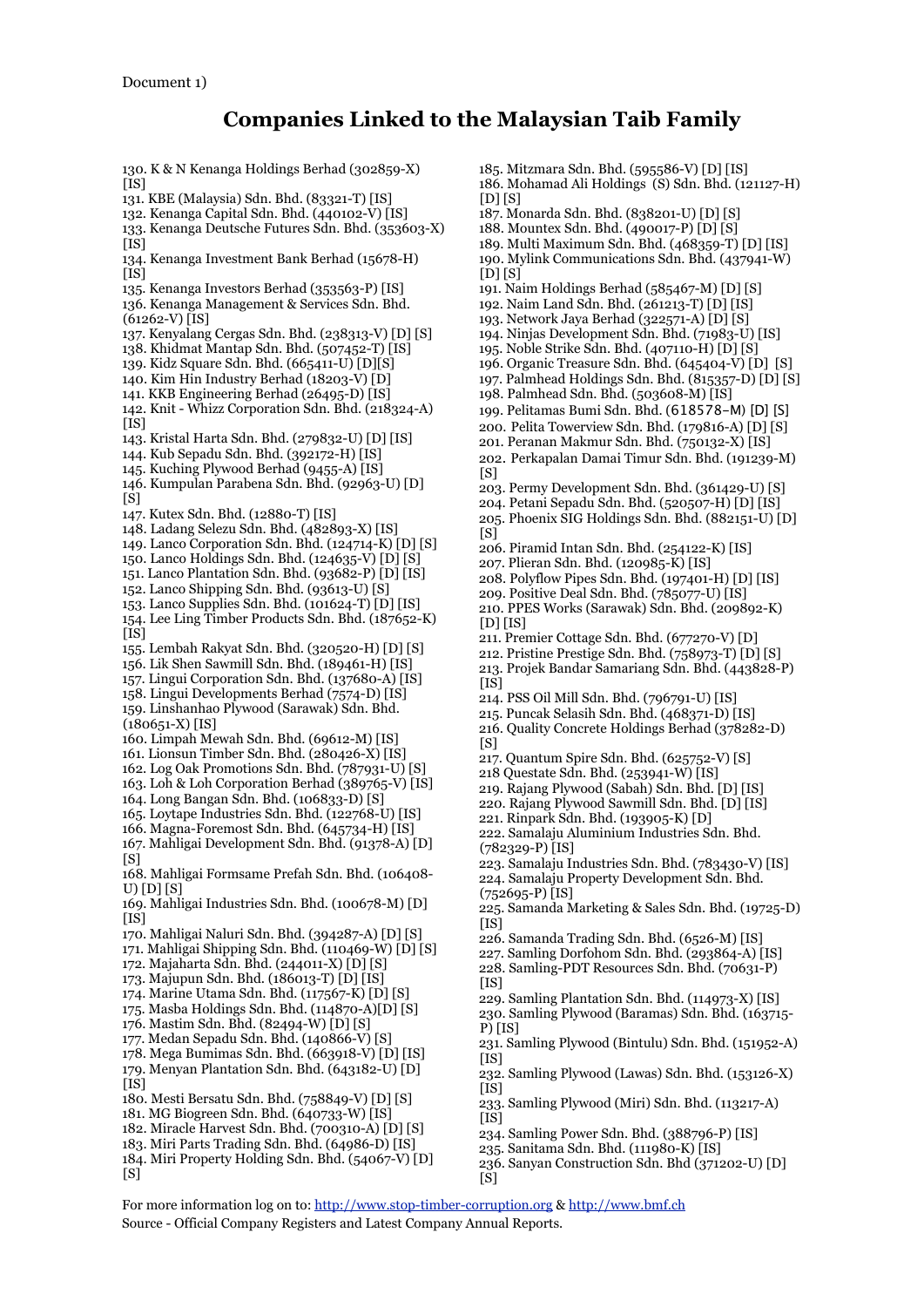237. Sanyan Development Sdn. Bhd. (166931-W) [D]  $\overline{S}$ ] 238. Sanyan Holdings Sdn. Bhd. (413109-V) [D] [S] 239. Sanyan Leisure Sdn. Bhd. (651328-K) [D] [S] 240. Sanyan Sawmill Sdn. Bhd. (104028-A) [D] [S] 241. Sanyan Sdn. Bhd. (35517-U) [D] [S] 242. Sanyan Soon-Hup Sdn. Bhd. (413294-H) [D] [S] 243. Sanyan Trading Sdn. Bhd. (483823-U) [D] [S] 244. Sanyan Veneer Sdn. Bhd. (479750-H) [D] [S] 245. Sanyan Wood Industries Sdn. Bhd. (222248-T)  $[D]$  $[S]$ 246. Saradu Plantation Sdn. Bhd. (399736-H) [D] [IS] 247. Sarawak Aluminium Company Sdn. Bhd. (783974-K) [IS] 248. Sarawak Cable Berhad (456400-V) [D] [S] 249. Sarawak Capital Sdn. Bhd. (326991-D) [D] [S] 250. Sarawak Convention Bureau (740761-P) [D] 251. Sarawak Energy Berhad (7199-D) [D] 252. Sarawak Moulding Industries Berhad (17570-V)  $[IS]$ 253. Sarawak Plantation Berhad (451377-P) [D] [IS] 254. Sarawak Plantation Services Sdn. Bhd. (237132- D) [IS] 255. Sarawak Planted Forest Sdn. Bhd. (772779-U)  $[D]$ 256. Sarawak Power Solutions Sdn. Bhd. (876236-U) [D [IS] 257. Sarawak Press Holdings Sdn. Bhd. (90008-H) [IS] 258. Sarawak Pulp Industries Sdn. Bhd. (21600-X)  $[D]$  $[IS]$ 259. Sarawati Sdn. Bhd. (163146-A) [S] 260. Satria Industries Sdn. Bhd. (209810-T) [D] [S] 261. Satria Realty Sdn. Bhd. (209801-V) [D] [IS] 262. Sarwaja Engineering & Construction Sdn. Bhd. [IS] 263. Sarwaja Timur Sdn. Bhd. (312748-V) [IS] 264. Sebubu Sdn. Bhd. (482886-P) [IS] 265. Sepangar Chemical Industry Sdn. Bhd. (221548- M) [IS] 266. Sepateh Holding Sdn. Bhd. (144820-K) [S] 267. Sepawie & Sons Sdn. Bhd. (57673-T) [S] 268. Seri Bumijaya Sdn. Bhd. (730546-K) [IS] 269. Serira Sdn. Bhd. (165897-A) [D] [S] 270. Shariko (M) Sdn. Bhd. (51751-U) [IS] 271. Shoreline Development Sdn. Bhd. [IS] 272. Sg. Dalam Development Sdn. Bhd. (92413-K) [D]  $[S]$ 273. SIG Gases Berhad (875083-W) [S] 274. Simbol Warisan Sdn. Bhd. (750204-D) [IS] 275. Smartag Solutions Berhad  $(639421-X)$  [D] [S] 276. Smartag Technologies Sdn. Bhd. (600030-D) [IS] 277. Song Logging Company Sdn. Bhd. (106696-K) 278. Southern Carbon Dioxide Sdn. Bhd. (789834-M) 279. Southern Industrial Gases Sdn. Bhd. (380462-X) 280. Southern Oxygen Sdn. Bhd. (788562-U) [IS] 281. SPB Pelita Mukah Sdn. Bhd. (836416-U) [IS] 282. SPB Pelita Wak Pakan Sdn. Bhd. (836414-W) 283. SPS Trading Sdn. Bhd. (317552-M) [IS] 284. Stigang Resources Sdn. Bhd. (29143-A) [IS] [IS]

286. Syarikat SESCO Berhad (672931-A) [D]

287. Ta Ann Holdings Berhad (419232-K) [D] [IS]

- 288. Tanarak Sdn. Bhd. (160099-P) [D] [IS]
- 289. Tamex Timber Sdn. Bhd. (65799-M) [IS]
- 290. Tapak Beringin Sdn. Bhd. (320889-X) [D] [S]
- 291. Tatatze Sdn. Bhd. (668665-V) [IS]
- 292. Tegap Pasat Sdn. Bhd. (507510-V) [S]
- 293. Tell Media Sdn. Bhd. (728021-W) [D] [S]
- 294. Thalai Aquadev Sdn. Bhd. (328445-K) [IS]
- 295. The Sarawak Company (1959) Sdn. Bhd.
- (158103-W) [D] [S]
- 296. The Sarawak Press Printing Sdn. Bhd. (99899-P)  $[IS]$
- 297. The Sarawak Press Sdn. Bhd. (9872-U) [D] [S]
- 298. Timor Enterprises Sdn. Bhd. (7998-H) [IS]
- 299. Tinjar Transport Sdn. Bhd. (29776-X) [IS]
- 300. Titanium Construction Sdn. Bhd. (528135-P) [D]  $[$ IS]
- 301. Titanium Engineering Sdn. Bhd. (543803-M) [D]  $[<sub>S</sub>]$
- 302. Titanium Management Sdn. Bhd (469957-A) [D]  $[<sub>S</sub>]$
- 303. Titanium Project Management Sdn. Bhd.
- (485503-T) D] [S]
- 304. Titleland Development Sdn. Bhd. (179997-T)  $[IS]$
- 305. Total Reliability Sdn. Bhd. (326585-D) [D] [IS]
- 306. Towering Yield Sdn. Bhd. (787845-W) [IS]
- 307. Trans Dimension Sdn. Bhd. (366019-A) [D] [S]
- 308. TreeOne Logistic Services Sdn. Bhd. (425514-X)
- 309. Tribune Press Sdn. Bhd. (719095-V) [D] [S]
- 310. UBG Berhad (240931-X) [S]
- 311. Universal Cable (Sarawak) Sdn. Bhd. (60048-A)
- [IS]
- 312. Uomo Donna (Malaysia) Sdn. Bhd. (192355-A)  $[ISS]$
- 313. Usaha Cendera Sdn. Bhd. (119902-W) [S]
- 314. Usaha Jasamaju Sdn. Bhd. (660630-K) [S]
- 315. Vibrant Hub Sdn. Bhd. (396559-H) [D] [IS]
- 316. Victoria Square Agriculture Sdn. Bhd. (759474- H) [D] [S]
- 317. Victoria Square Development Sdn. Bhd. (447871- W)[IS]
- 318. Victoria Square Plantation Sdn. Bhd. (733298-K)  $[IS]$
- 319. Warta Distribution Sdn. Bhd. (102473-V) [D]  $[IS]$
- 320. WHS Holdings Sdn. Bhd. (133776-M) [S]
- 321 WHS Properties Sdn. Bhd. (89811-A) [S]
- 322. Winning Plantation Sdn. Bhd. (441105-V) [IS]
- 323. Wisma Printing Sdn. Bhd. (287428-U) [D] [S]
- 324. Woodbanks Industries (M) Sdn. Bhd. (193238- W) [IS]
- 325. Woodley Sdn. Bhd. (182700-V) [D] [IS]
- 326. Woodhead Sdn. Bhd. (179355-W) [S]
- 327. WTK Heli-Logging Sdn. Bhd. (294379-D) [IS]
- 328. W T K Holdings Berhad (10141-M) [IS]
- 329. Worldsign Harvest Sdn. Bhd. (811309-A) [D] [S]
- 330. Yakin Pelita Sdn. Bhd. (484401-H) [IS]
- 331. Zumida (Padi) Sdn. Bhd. (501264-X) [D] [IS
- 332. Zumida Sdn. Bhd. (177917-V) [IS]

## **New Zealand**

- 1. Hikurangi Forest Farms Limited [IS]
- 2. Eastland Debarking Limited [IS]
- 3. East Coast Forests Limited [IS]
- 
- 

For more information log on to: http://www.stop-timber-corruption.org & http://www.bmf.ch Source - Official Company Registers and Latest Company Annual Reports.

- [D] [IS]
- [IS]
- 
- 
- 
- $[$ IS]
- 
- [D] [IS]
- 
- 
- 
- 
- 
- 
- 
- 
- -
- 285. Sut Sawmill Sdn. Bhd. (3064) Sdn. Bhd. (71858- P) [IS]
	-
- 
- 
- 4. Tasman Forestry (Gisborne) Limited [IS]
- 5. Tree One (NZ) Limited [IS]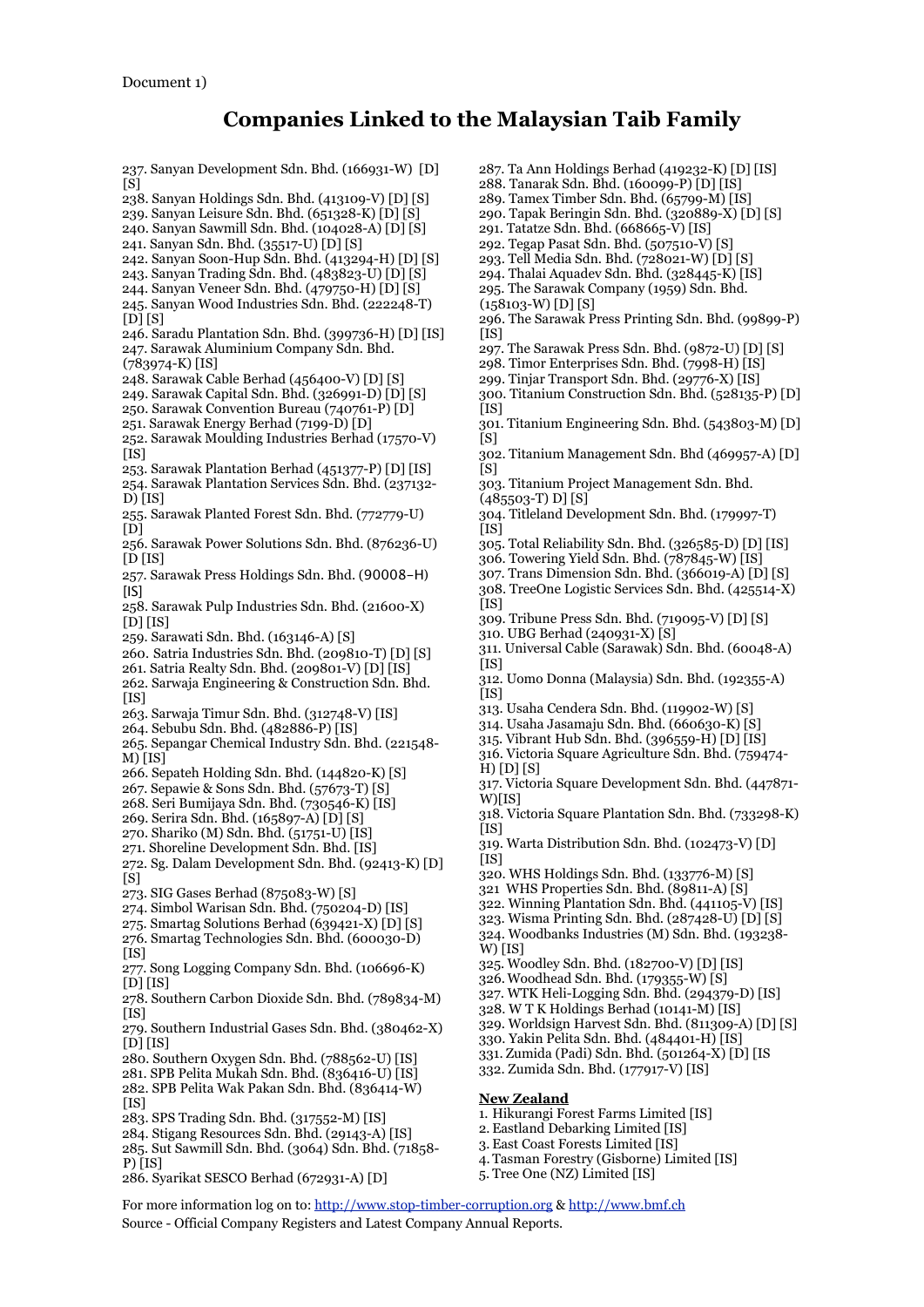# **Peoples Republic of China**

- 1. I-Systems (Guangzhou) Co. Ltd. [IS]
- 2. Ta Ann Eco Timber Industries (YZ) Pty Ltd.
	- (321000400015219) [IS]

# **Philippines**

1. Philippines Mitzmara Sdn. Bhd. [IS]

## **Singapore**

- 1. Unity Capital Management (Singapore) Pte Ltd. (200808757Z) [IS]
- 2. Scala Singapore Pte Ltd. (1199105780M) [IS]

# **Sri Lanka**

1. SMB Kenanga Investment Corp. Limited [IS]

# **Thailand**

- 1. UBG Petro G2/G10 (Thailand) Ltd. [IS]
- 2. UBG Petro G11 (Thailand) Ltd. [IS]

# **United Arab Emirates**

1. Aino Tech Middle East FZCO (Dubai) [IS]

## **United Kingdom**

- 1. Ridgeford Consulting Limited (05572163) [N]
- 2. Ridgeford Properties (Bolsover) Limited (06421430) [N]
- 3. Ridgeford Properties Limited (03268801)[N]
- 4. Ridgeford Properties Management Limited  $(03837275)$  [N]

## **United States of America**

- 1. Sakti International Corporation Inc. (CA)
- (C1195976) [D] [S] 2. Sakti International Holdings Inc. (CA) (C1867577) [D] [IS]
- 3. Wallysons Inc. (CA) (601338627) [IS]
- 4. WA Boylston Inc. (CA) (C1800699) [IS]
- 5. WA Everett Inc. (CA) (C1800699) [IS]
- 6. Smartag Interational Inc. (NV) [D]

# **Vietnam**

1. Kenanga Vietnam Securities Corp. [IS]

**Key [N] = Taib nominee/Nominee company [D] = Family member is a director. [IS] = Family member is an indirect shareholder. [S] = Family member is a shareholder.**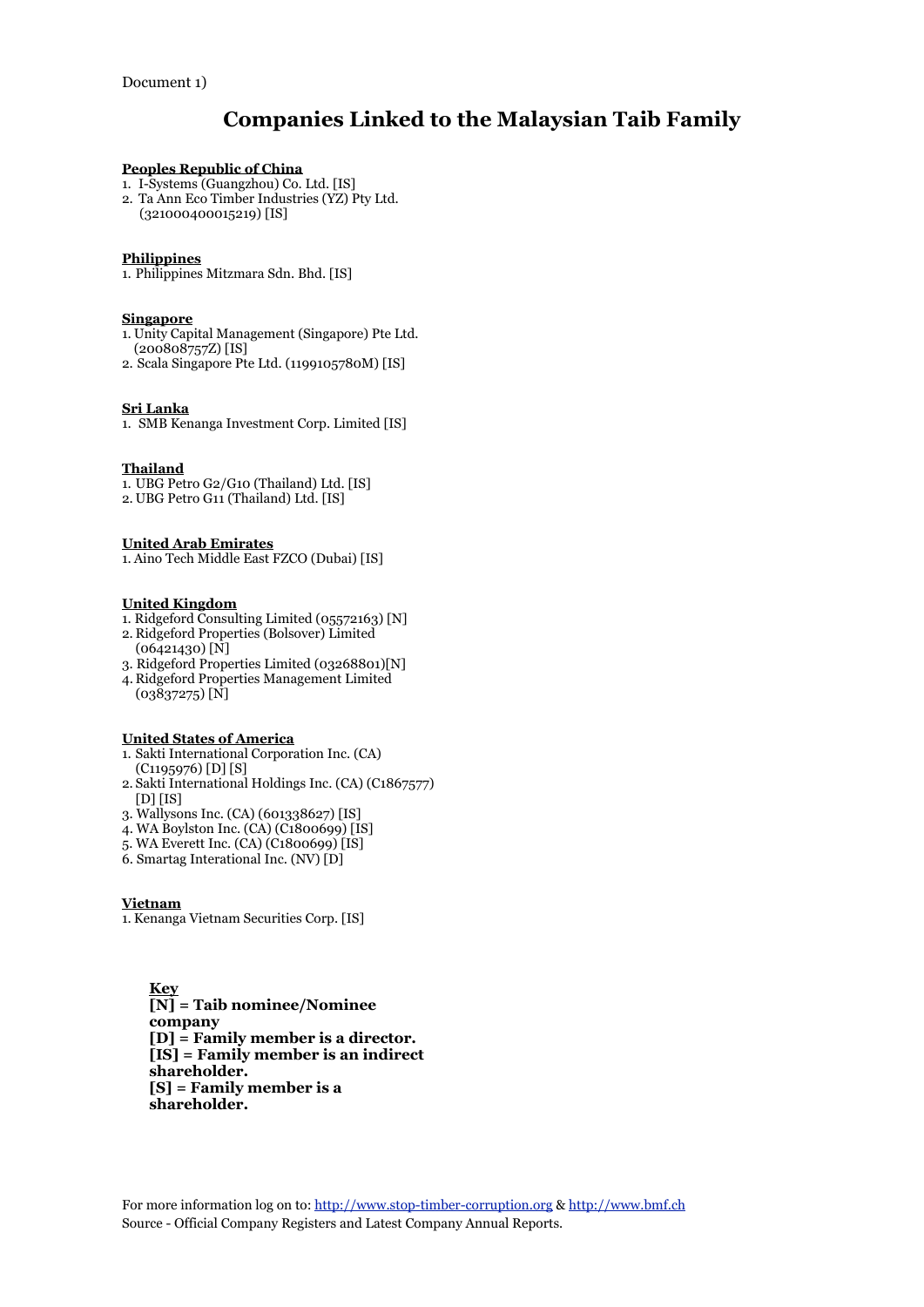| i                                                                                                                                                                                                                                                                            |
|------------------------------------------------------------------------------------------------------------------------------------------------------------------------------------------------------------------------------------------------------------------------------|
|                                                                                                                                                                                                                                                                              |
| ١                                                                                                                                                                                                                                                                            |
| $\sim$ 1986 = Cliffell ASSets + NUL Cliffell Assets + Reserve - Cliffell ASSets + RUL Cliffell ASSets + RUL Cliffell Assets + RUL Cliffell Assets + RUL Cliffell Assets + RUL Cliffell Assets + RUL Cliffell Assets + RUL Cliff<br>֧֖֧֚֚֚֚֓֓֓֓֓ <b>֓</b><br>5<br>ì<br>J<br>ì |
| J                                                                                                                                                                                                                                                                            |
| ۱                                                                                                                                                                                                                                                                            |
| ֧֖֧֚֚֚֚֓֓֓֓֓ <b>֓</b><br>١<br>֧֧֧֧֧֧֧֧֧֧֧֧֧֧֧֧֧֧֧֚֚֚֚֚֚֬֝֬֓֓֕֓֓֕֓֓֝֬֓֝֬֝֬֓֝֬֝֓֟֓֟֓֓֝֬֝֬֓֝֬֝֬֝֬֝֬֝֬֝֬֝֬֝֬֝֬֬֬֝֬֝֬֝֬                                                                                                                                                           |
| $\frac{1}{2}$<br>马<br>į<br>l<br>l                                                                                                                                                                                                                                            |
| l                                                                                                                                                                                                                                                                            |
|                                                                                                                                                                                                                                                                              |
| ı<br>I                                                                                                                                                                                                                                                                       |
| í                                                                                                                                                                                                                                                                            |

BMF Calculation of net assets and percentage stake (Source - Companies Commission Malaysia) BMF Calculation of net assets and percentage stake (Source - Companies Commission Malaysia)

| Company Name                                                                                                                                                                                                         | <b>Company Number</b>                                                               | Family Member/s Associated                                                                                                  | *Net Assets (F<br>₿                                                                                                 | Estimated Percentage Ownership | *Estimated Taib Asset (RM)                                                               |
|----------------------------------------------------------------------------------------------------------------------------------------------------------------------------------------------------------------------|-------------------------------------------------------------------------------------|-----------------------------------------------------------------------------------------------------------------------------|---------------------------------------------------------------------------------------------------------------------|--------------------------------|------------------------------------------------------------------------------------------|
|                                                                                                                                                                                                                      | $-248801$                                                                           |                                                                                                                             | 3,572,426.00<br>550,075,412.00                                                                                      |                                | 1,840,000.00                                                                             |
| Achi Jaya Communications Sdn. Bhd. (S)<br>Achi Jaya Holdings Sdn. Bhd. (D) (S)<br>Achi Jaya Industries Sdn. Bhd. (D) (S)                                                                                             | H-92211                                                                             | Mahmud Abu Bekir Taib<br>Onn Mahmud<br>Onn Mahmud                                                                           |                                                                                                                     |                                |                                                                                          |
| chi Jaya Plantations Sdn. Bhd. (D) (S)                                                                                                                                                                               | H-1882                                                                              | <b>Dinn Mahmud</b>                                                                                                          | 529,836,391.00                                                                                                      |                                | 29,836,391.00                                                                            |
| Achi Jaya Properties Sdn. Bhd. (D) (S)<br>Achi Jaya Transportation Sdn. Bhd. (D) (IS)<br>Agrowell Sdn. Bhd. (IS)                                                                                                     |                                                                                     | <b>Jnn Mahmud</b><br><b>Inn Mahmud</b>                                                                                      | $\begin{array}{ l l } \hline 30,787,987,00 \\ \hline 27,674,686,00 \\ \hline 4,521,728,00 \\ \hline \end{array}$    |                                | 30.787.980.00<br>27.674.986.00<br>994.780.00                                             |
|                                                                                                                                                                                                                      | 59115-1<br>19778-1<br>1978-1<br>1978-1                                              | Raziah Mahmud/ Abdul Hemed bin Sepawi<br>Azerina Mohd Arip @ Gerfe Chang                                                    | Š                                                                                                                   | $\frac{1}{2}$                  | ß                                                                                        |
| Iã<br>hida Sdn. Bhd. (D) (S)<br>I Amar Lebanese Cuisine Sdn. Bhd. (D) (S)                                                                                                                                            |                                                                                     | Raziah Mahmud/ Robert Geneid                                                                                                |                                                                                                                     |                                |                                                                                          |
| E<br>Idehyde Chemicals Sdn. Bhd. (IS)                                                                                                                                                                                | 448607-A                                                                            | Abdul Hamed bin Sepawi                                                                                                      |                                                                                                                     | 35.30%                         |                                                                                          |
| lipha Bahagia Sdn. Bhd. (D) (S)                                                                                                                                                                                      |                                                                                     | Dun Mahmud                                                                                                                  |                                                                                                                     |                                |                                                                                          |
| 히히히<br>Npha Jelita Sdn. Bhd. (S)<br>Npha Mantra Sdn. Bhd. (S)                                                                                                                                                        | $\begin{array}{r} 327119 - V \\ 328986 - V \\ 372619 - X \\ 329991 - D \end{array}$ | <b>Inn Mahmud</b><br>nn Mahmud                                                                                              | 1,879,980.00<br>1,803,986.00<br>4,961,084.00                                                                        |                                |                                                                                          |
| lpha Mumi Sdn. Bhd. (S)                                                                                                                                                                                              |                                                                                     | ulaiman Abdul Rahman Taib/ Onn Mahmud                                                                                       | 550,602.00                                                                                                          |                                | $\begin{array}{r}\n 3.103.984.00 \\  +4.464.975.5 \\  \hline\n 550.602.00\n \end{array}$ |
| ∣ã<br>Alpha Wira Sdn. Bhd. (S)                                                                                                                                                                                       | 326716-D                                                                            | burntahrmud                                                                                                                 | 841,324.00                                                                                                          |                                | 841,324.00                                                                               |
| $ z $ $ z z z z $<br>  Amgreen Gain Sch. Bhd. (D) (IS)<br>  Asterix Incorporated Sch. Bhd.<br>  Automobili Sch. Bhd. (S)<br>  Azaria Sch. Bhd. (IS)                                                                  | 65528- Y<br>464152- X<br>464152- X<br>208814-W                                      | brahim Mahmud<br>ulaman Abdul Rahman Taib                                                                                   | 971,614.00                                                                                                          |                                | 310,916.5                                                                                |
|                                                                                                                                                                                                                      |                                                                                     | Sulaiman Abdul Rahman Taib<br>Abdul Hamed bin Sepawi                                                                        |                                                                                                                     |                                |                                                                                          |
| kraz Development Sdn. Bhd. (D) (IS)                                                                                                                                                                                  |                                                                                     | Abdul Taib Mahmud/ Raziah Mahmud                                                                                            | 00 80 6.960                                                                                                         |                                | <b>R</b><br>150.85                                                                       |
| skraz Holdings Sdn. Bhd. (D) (S)                                                                                                                                                                                     | 97832-A                                                                             | Abdul Taib Mahmud/ Raziah Mahmud                                                                                            |                                                                                                                     |                                |                                                                                          |
| <b>Bakraz Properties Sdn. Bhd. (D) (S)</b>                                                                                                                                                                           |                                                                                     | Abdul Taib Mahmud/ Raziah Mahmud                                                                                            | 698,688.00                                                                                                          |                                | 598,688.00                                                                               |
| Bella Magic Sdn. Bhd. (D) (S)<br>Binta Corporation Sdn. Bhd. (D) (S)                                                                                                                                                 | 206720-K<br>78788-W<br>77820-X                                                      | ahmud Abu Bekir Taib                                                                                                        |                                                                                                                     |                                | $\frac{NNA}{272,869.00}$                                                                 |
| Borlin Sdn. Bhd. (D) (IS)                                                                                                                                                                                            |                                                                                     | Mohamad Arip Mahmud/ Mohammad Tufail bin Mahmud<br>Abdul Hamed bin Separi                                                   | 773,002.00                                                                                                          |                                |                                                                                          |
| ormill Line Sdn. Bhd. (D) (IS)                                                                                                                                                                                       | 0-11/88                                                                             | ilaiman Abdul Rahman Taib/ Onn Mahmud                                                                                       | 14,362,044.00                                                                                                       |                                | 1,308,613.00                                                                             |
|                                                                                                                                                                                                                      | 32283-TW                                                                            | amilah Hamidah Taib                                                                                                         |                                                                                                                     |                                |                                                                                          |
| Bornill Wood (Trengganu) Sch. Blvd. (Blvd. (B) Sh.<br>Bornill Mood (Trengganu) Sch. Blvd. (B) Sh. Blvd. (D) (IS)<br>Borsermule Park Enterprise Sch. Blvd. (D) (IS)<br>Borsermule Park Mansgement Sch. Blvd. (D) (IS) | 244052-P<br>145983-K                                                                | Raziah Mahmud/Taib's children/Abdul Taib Mahmud<br>Raziah Mahmud/Taib's children/Abdul Taib Mahmud<br>boul Hamed bin Sepawi | $\begin{array}{ l l } \hline & 13.137.435.00 \\ \hline & 1.290.490.00 \\ \hline & 224.260.00 \\ \hline \end{array}$ |                                | $\begin{array}{r} 3.941, 230.5 \\ 1.745, 802.00 \\ 554, 910.00 \\ \end{array}$           |
| Borsarmulu Resort Sdn. Bhd. (D) (IS)                                                                                                                                                                                 |                                                                                     |                                                                                                                             |                                                                                                                     |                                |                                                                                          |
| trasemari Sdn. Bhd. (IS)                                                                                                                                                                                             | $-18909$<br>13014-M                                                                 | lbdul Hamed bin Sepawi<br>taziah Mahmud/Taib's children/Abdul Taib Mahmud                                                   | 534,126.00                                                                                                          |                                | 377, 156.00                                                                              |
| ahaya Upaya Sdn. Bhd. (S)                                                                                                                                                                                            |                                                                                     | Abdul Hamed bin Sepawi                                                                                                      |                                                                                                                     |                                |                                                                                          |
| Jahya Mata Sarawak Berhad (D) (S)<br>Ayamas Sdn. Bhd. (IS)                                                                                                                                                           | $\frac{161815-V}{271489-A}$<br>$\frac{271489-A}{247226-P}$                          | Taib's four dhildren and Leijia Taib<br>Abdul Hamed bin Sep <i>a</i> wi<br>Raziah Mahmud/ Robert Geneid                     | <b>48.012.0</b>                                                                                                     |                                | $\frac{280.840.00}{100}$                                                                 |
| entigrade Resources Sdn. Bhd. (D) (IS)                                                                                                                                                                               |                                                                                     |                                                                                                                             |                                                                                                                     |                                |                                                                                          |
| % 정치 : 1<br>Sermat Ceria Sdn. Bhd. (D) (S)<br>ral Paragon Sdn. Bhd. (D) (S)                                                                                                                                          | N-1-99998<br>149914-K                                                               | Nodul Hamed bin Sepawi<br>Mahmud Abu Bekir Taib                                                                             | 12,802,768.00                                                                                                       |                                | 3,721,453.00                                                                             |
|                                                                                                                                                                                                                      |                                                                                     | nn Mahmud/ Raziah Mahmud                                                                                                    |                                                                                                                     |                                |                                                                                          |
| ncordance Development Sch. Bhd. (D) [S]<br>ncordance Holdings Sch. Bhd. (D) (IS)<br>nthruous Gains Sch. Bhd. (D) [S]<br>rkman Industries Sch. Bhd. (S)                                                               | 72650-U<br>73782-U<br>77976-A                                                       | aib's four children and Leija Taib                                                                                          | $\frac{1.852,150.00}{1.152.859.072}$<br>$\frac{7.048,424.00}{5.274,640.00}$<br>R                                    |                                | $\frac{1,586,724,00}{6886,023,820,00}$ $\frac{6,896,020}{2,109,856,00}$                  |
|                                                                                                                                                                                                                      | 59939-                                                                              | bdul Hamed bin Sepawi<br>mad Tufail bin Mahmud                                                                              |                                                                                                                     |                                |                                                                                          |
| tina Watch Sdn. Bhd. (D) (IS)                                                                                                                                                                                        | 32359-H                                                                             | anifah Hajar Taib/ Mahmud Abu Bekir Taib                                                                                    | .719.00                                                                                                             |                                | 928,315.00                                                                               |
| 3 회원회부의<br>stodev Sdn. Bhd. (D) (IS)                                                                                                                                                                                 | $0.4266 - W$                                                                        | Nodul Hamed bin Sepawi/ Mchamad Arip Mahmud                                                                                 | 578,782,271.00                                                                                                      |                                | 394,695,567.00                                                                           |
| Danawa Resources Sdn. Bhd. (D) (S)<br>Daro Oli Milli Sdn. Bhd. (D) (IS)<br>Daya Syukra Sdn. Bhd. (D) (S)                                                                                                             | 164490-P<br>0-084491                                                                | Abdul Hamed bin Sepawi<br>Abdul Hamed bin Sepawi<br>Talb's four children                                                    |                                                                                                                     |                                |                                                                                          |
|                                                                                                                                                                                                                      | 233244-A<br>W-66686                                                                 | iammad Tufail/Om Mahmud/ibrahim Mahmud/Arip                                                                                 | 23,703,220.00                                                                                                       |                                | 23,703.<br>220.00                                                                        |
| 5822<br>Dayacop Security Services Sdn. Bhd. (D) (S)<br>Dayang Enterprise Holdings Berhad (IS)                                                                                                                        | <b>IL243-U</b>                                                                      | odul Hamed bin Sepawi                                                                                                       |                                                                                                                     |                                | 20,954,296.00                                                                            |
|                                                                                                                                                                                                                      |                                                                                     | burnal Mahmud                                                                                                               | 569,410,218.00<br> WA<br> 38,717,714.00                                                                             |                                | WA<br>16,261,                                                                            |
| ita Padi Sdn. Bhd. (IS)<br>sa limu Sdn. Bhd. (IS)<br>sb Marine Services Sdn. Bhd. (IS)                                                                                                                               | 394460-X<br>413853-U<br>634824-V                                                    | bdul Hamed bin Sep <i>awi</i> .<br>bdul Hamed bin Sep <i>aw</i> i<br>Mohamad Arip Mahmud                                    | 714.00                                                                                                              |                                | 441<br>31,439.00<br>1,391.00                                                             |
| Jewan Niaga (Sarawak) Sdn. Bhd. (D) (IS)                                                                                                                                                                             | 79486-D                                                                             | nn Mahmud                                                                                                                   | 946,096.00                                                                                                          |                                | 101,197.00                                                                               |
| $2   3   3   2   3   3$<br>Cafe Lifestyle Sdn. Bhd.                                                                                                                                                                  | 918885-W<br>20178-                                                                  | sah Zainab Binti Mahmud                                                                                                     |                                                                                                                     |                                |                                                                                          |
| Eagle Forest Sdn. Bhd. (D) (IS)                                                                                                                                                                                      |                                                                                     | Nodul Hamed bin Sepawi                                                                                                      |                                                                                                                     |                                |                                                                                          |
| Espirit Wealth Sdn. Bhd. (D) (S)<br>Essential Straits Sdn. Bhd. (S)<br>Europalm Sdn. Bhd. (D) (IS)                                                                                                                   | 429374                                                                              | Mohammad Tufali bin Mahmud<br>Mahmud Abu Bekir Taib<br>Abdul Hamed bin Sepawi                                               |                                                                                                                     |                                | š.                                                                                       |
| tune Triumph Sdn. Bhd. (IS)                                                                                                                                                                                          | H-00+H9<br>76848-V                                                                  | bdul Hamed bin Sepawi                                                                                                       | 966,912.00                                                                                                          |                                | 90G.<br>382.00                                                                           |
| 8 2 3 3 3 4 5 6 7 8 9 8 9 1<br>Gasijaya Son. Bhd. (S)<br>Gasijaya Woods Son. Bhd. (D) (S)<br>Gemting Bahagia Son. Bhd. (S)<br>Glenealy Plantations (Malaya) Berhad (IS)                                              | 45539-W                                                                             | bdul Hamed bin Sep <i>awi</i><br>bdul Hamed bin Sep <i>awi</i>                                                              | KW                                                                                                                  |                                | ξ                                                                                        |
|                                                                                                                                                                                                                      | 719998-<br>626692-1                                                                 |                                                                                                                             | 336.                                                                                                                |                                |                                                                                          |
|                                                                                                                                                                                                                      | $X-25F6$                                                                            | il Hamed bin Sep <i>awi</i><br>il Hamed bin Sep <i>awil</i>                                                                 | 00000                                                                                                               |                                | $433.60 \times 100$                                                                      |
| podmatch Sdn. Bhd. (D) (S)                                                                                                                                                                                           | 0930-U                                                                              | ohammad Tufail bin Mahmud                                                                                                   | .666,615.00                                                                                                         |                                | 3,416,638.00                                                                             |
| Graceful Design Sdn. Bhd. (D) (S)<br>Grand Paragon Sdn. Bhd. (IS)                                                                                                                                                    | 106588-U<br>24901-M                                                                 | aib's four children<br>anifah Hajar Taib/ Mahmud Abu Bekir<br>Ē                                                             |                                                                                                                     |                                |                                                                                          |
|                                                                                                                                                                                                                      |                                                                                     |                                                                                                                             |                                                                                                                     |                                |                                                                                          |
| sen Ace Resources Sdn. Bhd. (S)<br>xgrow Sdn. Bhd. (D) (IS)                                                                                                                                                          | B84478-A                                                                            | Mahmud/ Robert Geneid<br>nmad Tufail bin Mahmud a<br>and Onn bin<br>Mahmud                                                  |                                                                                                                     |                                |                                                                                          |
| E<br>lamidah Soon-Hup Sdn. Bhd. (S)<br>Trading Sdn. Bhd. (D) (S)                                                                                                                                                     | 639575-M<br>I1596-M                                                                 | Mohammad Tufail bin Mahmud<br>utali bin Mahmud/ Hanifah Hajar Taib                                                          | ξ<br>742.00                                                                                                         |                                | š<br>283,742.00                                                                          |
|                                                                                                                                                                                                                      |                                                                                     | iammad Tufail bin Mahmud                                                                                                    |                                                                                                                     |                                |                                                                                          |
| lamidah Wood Sdn. Bhd. (D) (S)<br>lanib Corporation Sdn. Bhd. (D) (S)                                                                                                                                                | 605885-K<br>482186-V                                                                | Mahmud/Hanifah Hajar Taib                                                                                                   |                                                                                                                     |                                | 522, 467.00<br>3,110,660.00<br>7,100,207.50                                              |
| 15 2 2 3<br>Bhd.<br>s<br>Sdn.Bhd. (IS)                                                                                                                                                                               | $H-26H$                                                                             | uiq pe<br><b>ABC</b>                                                                                                        | 591,630.00<br>3,110,660.00<br>17,424,800.00                                                                         |                                | S.<br>398.00                                                                             |
| long Wei Holdings Sdn. Bhd. (IS)                                                                                                                                                                                     | 90015-K                                                                             | kaziah Mahmud/ Abdul Hamed bin<br>Sepawi                                                                                    | 078.00                                                                                                              |                                | 815.00                                                                                   |
| ы<br>Bumi Sdn. Bhd. (D) (S)                                                                                                                                                                                          | 00678-D                                                                             | <b>Khadijah</b><br>Binti Abas/Raziah<br>Mahmud                                                                              |                                                                                                                     |                                |                                                                                          |
| <b>PB</b><br><b>PB</b><br>an Holidays & Umrah Sdn. Bhd. (D) (S)                                                                                                                                                      | 0796-V                                                                              | Mahmud/<br><b>Bint Mahmud</b><br>Tufail bin Mahmud/ Fredahanum                                                              |                                                                                                                     | 300 % %                        |                                                                                          |
| Insurepro Sdn. Bhd. (D) (IS)<br>Jagat ICT Consulting Sdn. Bhd. (D) (IS)                                                                                                                                              |                                                                                     | <b>Bint Mahmud</b>                                                                                                          |                                                                                                                     |                                |                                                                                          |

Document 2) Document 2)

<u>Taib family companies in Malaysia and their net assets</u> **Taib family companies in Malaysia and their net assets**

fairness im tropenwald bruno<br>manser<br>fonds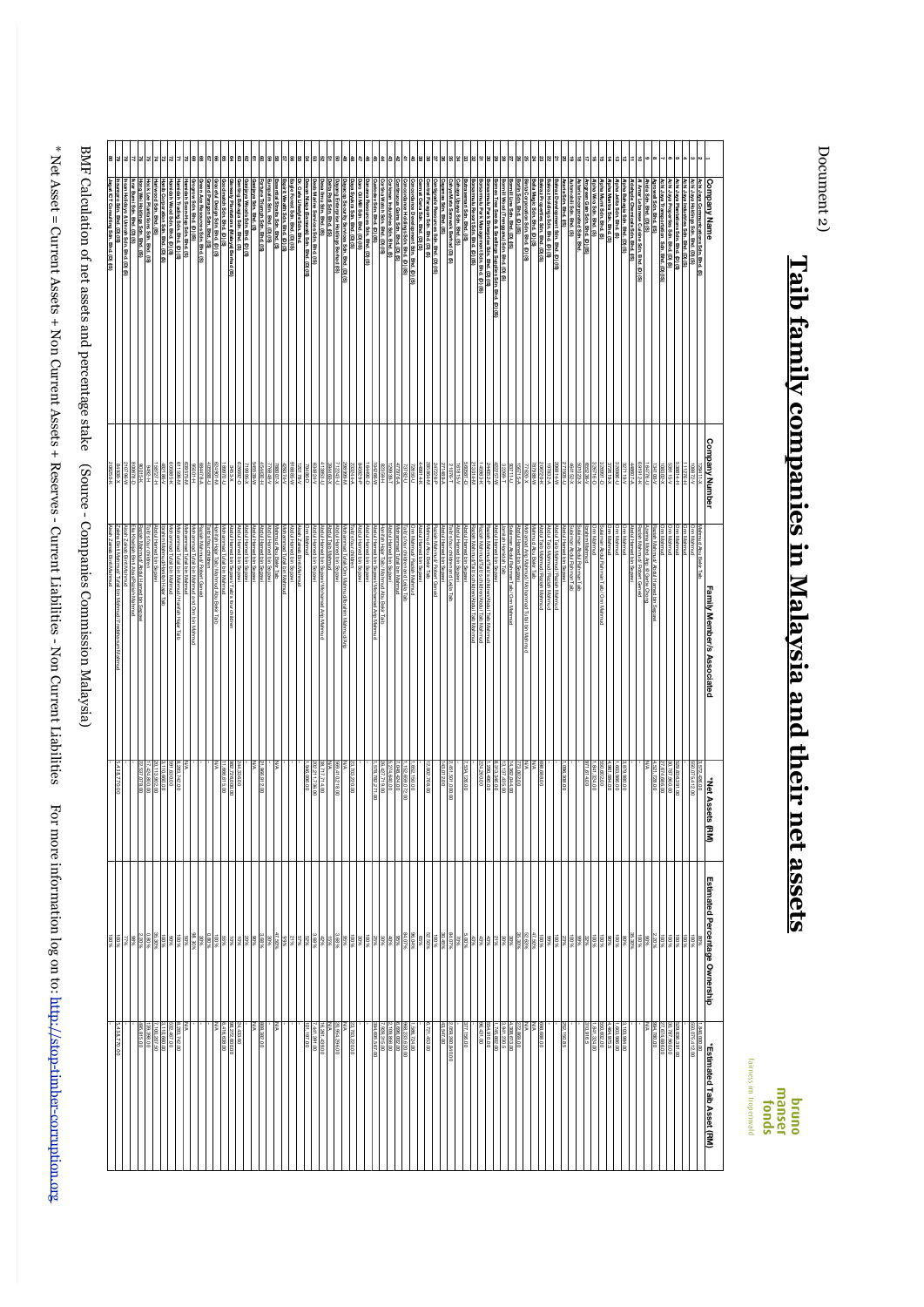| ÷<br>$\sim$ 1986 = Currell ASSEIS + INDII Currell Assets + Reserves - Currelli Luggerities - INDII Currell ASSEIS + INDII Currell Assets + Reserves - Currell ASSEIS + INDII Currell<br>ℷ<br>ì<br>j<br>J<br>١<br>j<br>$\frac{1}{2}$<br>֧֖֧֚֚֚֚֓֓֓֓֓ <b>֓</b><br>i<br>į<br>i<br>ś |  |
|----------------------------------------------------------------------------------------------------------------------------------------------------------------------------------------------------------------------------------------------------------------------------------|--|
| For n<br>j                                                                                                                                                                                                                                                                       |  |

| L The Stratcher Control of the Second Control of the Second Control of the Second Control of the Second Control of the Second Control of the Second Control of the Second Control of the Second Control of the Second Control<br>֦֦֪֧֧֧֧֧ׅ֧֧֧ׅ֧֧ׅ֧֧֧֧֧֪ׅ֛֛֪֛֛֛֛֛֚֚֚֚֚֚֚֚֚֚֚֚֚֚֚֚֚֚֚֚֚֚֚֚֚֡֝֝֬֝֝֟֓֝֓֝֓֝֓֜֓֝֬֝֓֜֝֬֜֓֝֬֝֬֝֬֝֬֝<br>֧֧֧֪֪֪֪֪֪֪֪֪֪֪֪֪֪֪֪֪֪֪֪֪ׅ֛֚֚֚֚֚֝֝<br>l<br>) |  |
|----------------------------------------------------------------------------------------------------------------------------------------------------------------------------------------------------------------------------------------------------------------------------------------------------------------------------------------------------------------------------|--|
| ;<br>;<br>$\sim$<br>1<br>ī<br>١<br>医皮肤病 医皮肤病 医心理 化二甲基苯甲基<br>$\frac{1}{2}$<br><b>The Mini-Separate Security</b>                                                                                                                                                                                                                                                             |  |

|                      |                                                                                 |                                               |                                                                                    |                               |                                                          |                                  |                                                                                                                        |                                                                               |                                                |                                                                                                            |                                                                                                                                                      |                            | 8 8 9 8 8 8 9 8 8 9 9 9                                                                                     | lē                                                                                                                                                                                                                                              | 휾        | 티声                                                                                                           | 횲                | 히로                                                                       | ā                             | 회회                                                                 | 8                   | [동] 동                                                                 | 8                          | 회회                                               |                                                                                     | g                        | 이용                                                                                      |                            | ভ∣ভ                                               | 日                                  | ls.                                                  | 회회                     |                   | 회해회                                                                       |              | lsla                                                                     |                   |                                                  |                                | la la                       |                                                                                                                                                                                                                                     | lੜ                             | Ξ                                                                                          | ā                                                             | ន      | lā                              | 8 | ls a                                                                                      |        | 회회회               |                                           |                 | 8898                                                                                                             |          | 88                                                                        |                        | 88                                                   |                         | 8             | £8                     |                     | 28 |                                                                                                                                                                                           |   |
|----------------------|---------------------------------------------------------------------------------|-----------------------------------------------|------------------------------------------------------------------------------------|-------------------------------|----------------------------------------------------------|----------------------------------|------------------------------------------------------------------------------------------------------------------------|-------------------------------------------------------------------------------|------------------------------------------------|------------------------------------------------------------------------------------------------------------|------------------------------------------------------------------------------------------------------------------------------------------------------|----------------------------|-------------------------------------------------------------------------------------------------------------|-------------------------------------------------------------------------------------------------------------------------------------------------------------------------------------------------------------------------------------------------|----------|--------------------------------------------------------------------------------------------------------------|------------------|--------------------------------------------------------------------------|-------------------------------|--------------------------------------------------------------------|---------------------|-----------------------------------------------------------------------|----------------------------|--------------------------------------------------|-------------------------------------------------------------------------------------|--------------------------|-----------------------------------------------------------------------------------------|----------------------------|---------------------------------------------------|------------------------------------|------------------------------------------------------|------------------------|-------------------|---------------------------------------------------------------------------|--------------|--------------------------------------------------------------------------|-------------------|--------------------------------------------------|--------------------------------|-----------------------------|-------------------------------------------------------------------------------------------------------------------------------------------------------------------------------------------------------------------------------------|--------------------------------|--------------------------------------------------------------------------------------------|---------------------------------------------------------------|--------|---------------------------------|---|-------------------------------------------------------------------------------------------|--------|-------------------|-------------------------------------------|-----------------|------------------------------------------------------------------------------------------------------------------|----------|---------------------------------------------------------------------------|------------------------|------------------------------------------------------|-------------------------|---------------|------------------------|---------------------|----|-------------------------------------------------------------------------------------------------------------------------------------------------------------------------------------------|---|
| SIG Gases Berhad (S) | Sg. Dalam Development Sdn. Bhd. (D) (S)<br>Shoreline Development Sdn. Bhd. (IS) |                                               | h Holding Sdn. Bhd. (S)<br>ie & Sons Sdn. Bhd. (S)<br>imijaya Sdn. Bhd. (IS)       | Sdn. Bhd. (IS)                | ndustries Sdn. Bhd. (D) (S)<br>Realty Sdn. Bhd. (D) (IS) |                                  | arawak Piantation Berhad (D) (IS)<br>arawak Press Holdings Sdn. Bhd. (IS)<br>arawak Pulp Industries Sdn. Bhd. (D) (IS) |                                                                               |                                                | arawak Aluminium Company Sdn. Bhd. (IS)<br>arawak Cable Berhad (D) (S)<br>arawak Capital Sdn. Bhd. (D) (S) | Sanyan Soon-Hup Sdn. Bhd. (D) (S)<br>Sanyan Trading Sdn. Bhd. (D) (S)<br>Sanyan Veneer Sdn. Bhd. (D) (S)<br>Sanyan Wood Industries Sdn. Bhd. (D) (S) |                            |                                                                                                             | Sammala in betraining acts upste (13)<br>Sammala in betraining acts upste (13)<br>Sammala in betraining acts upste (13)<br>Sammala indicates Sam Brist, (19)<br>Sammala indicates Sam Brist, (19)<br>Sammala in Brist, (19)<br>Sammala for (19) |          |                                                                                                              |                  |                                                                          | ate Sdn. Bhd. (IS)            | ality Concrete Holdings Sdn. Bhd. (S)<br>antum Spire Sdn. Bhd. (S) | Sdn. Bhd. (IS)      | mm.<br>/flow Pipes Sdn. Bhd. (IS)<br>····~ Prestige Sdn. Bhd. (D) (S) | Holdings Sdn. Bhd. (D) (S) |                                                  | s Bumi Sdn. Bhd. (D) (S)<br>an Damai Timur Sdn. Bhd. (S)<br>welopment Sdn. Bhd. (S) | <b>Bhd. (D) (S)</b>      | Sdn. Bhd. (IS)                                                                          | koldings Sch. Bhd. (D) (S) | » Sdn. Bhd. (D) (S)<br>asure Sdn. Bhd. (D) (<br>ø | Jaya Berhad (D) (S)                | nmunications Sdn. Bhd. (D) (S)<br>1gs Berhad (D) (S) |                        | Sdn. Bhd. (D) (S) | n. Bhd. (D) (IS)<br>Ali Holdings (S) Sdn. Bhd. (D) (S)<br>1. Bhd. (D) (S) |              | ા Sdn. Bhd. (D) (S)<br>કા Sdn. Bhd. (D) (S)<br>Holding Sdn. Bhd. (D) (S) |                   | <sup>l</sup> lantation Sdn. Bhd. (D) (IS)        | . Bhd. (S)<br>1. Bhd. (D) (IS) |                             | الاقا الله عليه الله عليه الله عليه الله عليه الله عليه الله عليه الله عليه الله عليه الله عليه الله<br>المواصلة عليه عليه الله عليه الله عليه الله عليه عليه عليه الله عليه عليه عليه الله عليه الله عليه الله عليه ا<br>الله عليه |                                | hligai Shipping Sán. Bhá. (D) (S)<br>jaharta Sán. Bhá. (D) (S)<br>jupun Sán. Bhá. (D) (IS) |                                                               |        |                                 |   |                                                                                           |        |                   | opments Berhad (IS)<br>ber Sdn. Bhd. (IS) |                 | s Ling Timber Products Sdn. Bhd. (15)<br>nbah Rakyat Sdn. Bhd. (10) (5)<br>Shen Sawmill Sdn. Bhd. (16)           | Bhd. (S) | Holdings Sdn. Bhd. (D) (S)<br>Plantation Sdn. Bhd. (D) (IS)               | Sdn. Bhd.<br>. (D) (S) | <u>. Bhd. (IS)</u><br>elezu Sdn. Bhd. (IS)           | abena Sdn. Bhd. (D) (S) | dn. Bhd. (IS) | tap Sdn. Bhd.(IS)<br>罗 | <b>Bhd. (D) (S)</b> | G  | 86011000<br>Berhad (IS)<br>ø                                                                                                                                                              | G |
| N-69818              | 110736-D<br>110738-D                                                            |                                               | 14820-K<br>57673-T<br>730546-K                                                     | d-98878                       | 209810-Y                                                 | $x - 0091$                       | H-80006<br>d-778191                                                                                                    |                                                                               | 0-616626                                       | 83974-K                                                                                                    | 22248-1                                                                                                                                              | R8823-U                    | H-1920                                                                                                      | 184028-A                                                                                                                                                                                                                                        | 351328-K | RR-1089                                                                                                      |                  |                                                                          | NN-1+869                      | $G - ZR Z$                                                         | $0 - 16286$         | I97401-H                                                              |                            | 191239-U<br>W-022191                             |                                                                                     | V-91862<br><b>8578-M</b> |                                                                                         |                            |                                                   |                                    |                                                      |                        |                   | 395586-V<br>121127-H<br>131127-U                                          |              |                                                                          |                   | A3182-U                                          |                                | K184-W                      |                                                                                                                                                                                                                                     | 17567-K                        | 86013-1                                                                                    | I/-69101                                                      | 1821   |                                 |   |                                                                                           |        | n-18628           |                                           | H-19+68         | 87652-K                                                                                                          |          | 124635-V<br>93682-P                                                       |                        | 12880-T<br>182893-X                                  |                         |               |                        |                     |    |                                                                                                                                                                                           |   |
| Hanifah Hajar Taib   |                                                                                 | Abdul Taib Mahmud/ Mohammad Tufail bin Mahmud | Abdul Hamed bin Sepavi<br>Abdul Hamed bin Sepavi<br>Raziah Mahmud/ Abdul Hamed bin | bdul Hamed bin Sepani<br>lē   | Mahmud/Hanifah                                           | brahim Mahmud/Hanifah Hajar Taib | Abdul Hamed bin Sepawi<br>Hanifah Hajar Taib/ Mahm<br>lē                                                               |                                                                               | Mahmud Abu Bekir Taib<br>Mahmud Abu Bekir Taib | Faib's four children and Leila Taib                                                                        | Mohammad Tufail bin Mahmud<br>Mohammad Tufail bin Mahmud/ Hanifah<br><b>Hajar Taib</b>                                                               | Mohammad Tufail bin Mahmud | Mohammad Tufali Bin Mahmud<br>Mohammad Tufali Bin Mahmud/ Mohamad Arip Mahmud<br>Mohammad Tufali Bin Mahmud |                                                                                                                                                                                                                                                 |          | Abdul Taib Mahmud/ Mohammad Tufail ibin Mahmud<br>Mohammad Tufail ibin Mahmud<br>Mohammad Tufail ibin Mahmud | ufail bin Mahmud | aib's four children and Leija Taib<br>aib's four children and Leija Taib | ul Hamed bin Sepawi<br>Mahmud | laziah Mahmud/ Abdul Hamed bin Sepawi                              | Il Hamed bin Sepawi | Raziah Mahmud/ Abdul Hamed bin Sepawi<br>Raziah Mahmud/ Robert Geneid |                            | Nodul Hamed bin Sepawi<br>Nodul Hamed bin Sepawi |                                                                                     | are/Mannuc               | i Hamed bin Sepawi<br>mmad Tufail bin Mahmud/Abdul Taib Mahmud                          | Hamed bin Sepawi           | ah Mahmud/ Robert Geneid                          | brahim Mahmud<br>Mahn              | <b>MEGBS</b>                                         | <b>Hamed</b><br>Sepani | <sub>e</sub>      | I Ali bin<br>Mahm                                                         | Sepann       | Robert Geneid<br>Iud/ Raziah Mahmud                                      | Azerina Mohd<br>š | ibdul Hamed bin Sepawi<br>ibdul Hamed bin Sepawi |                                | g<br>Robert Geneid<br>Sepan |                                                                                                                                                                                                                                     | ufail bin Mahmud/ Mohamad Arip |                                                                                            | <b>Jnn bin Mahmud/Tufail bin Mahmud</b><br>Hanifah Hajar Taib | Mahmud | <b>Vip bin Mahmud</b><br>burnud |   | amad Arip bin Mahmud/<br>amad Arip bin Mahmud/<br>/ About Hamed bin :<br>/ Onn bin Mahmud |        | Abu Bekir<br>Taib | Ē                                         | Hamed bin Sepaw | łaziah Mahmud/ Abdul Hamed bin Sepawi                                                                            |          | xrina Mohd Arip @ Gerfie Chang<br>dul Taib bin Mahmud/ Azerina Mohd<br>Αή | Mahmud                 | Abdul<br>Hamed bin:<br>Sepan                         | iab<br>member           | Tab           | Bir<br>Sepawi          |                     |    | Tait                                                                                                                                                                                      |   |
| 93,612,796.00        |                                                                                 | 252,868.00                                    |                                                                                    | 825,580.00<br>1314,364.00     |                                                          | 28, 122, 038.00                  |                                                                                                                        | $\frac{48}{36}$<br>448,000.00                                                 | 349,998.00                                     |                                                                                                            | 253,533,554.00                                                                                                                                       | ß                          | 4,753,138.00                                                                                                | 5.674.668.00                                                                                                                                                                                                                                    | š        | 988,576.00<br>109,567,757.00                                                                                 | š                |                                                                          | 01,407,596.00                 | 00'000'169                                                         | 73,542.00           | 43,985,322.00                                                         |                            | 187,017,150.00<br>1,180,152.00                   |                                                                                     |                          | $\begin{array}{ l } 108.659.990.00 \\ 24.864.886.00 \\ \hline \end{array}$              |                            |                                                   | 18,388,694.00<br>4,478,377.00      | 8                                                    |                        | 208,181,430.00    |                                                                           | 9,637,187.00 |                                                                          | š                 |                                                  | 10,249,138.00<br>2,040,112.00  | ß                           |                                                                                                                                                                                                                                     | ∛≊                             |                                                                                            | 9,756,778.00                                                  |        | 4,066,856.00<br>ß               |   | š                                                                                         |        |                   |                                           | 656,494.00      | 7,206,660.00                                                                                                     |          |                                                                           |                        | 129,881,800.00<br>  11,688,028.00<br>  33,964,384.00 |                         |               | 55,505,158.00          |                     |    |                                                                                                                                                                                           |   |
|                      |                                                                                 |                                               |                                                                                    |                               |                                                          |                                  |                                                                                                                        |                                                                               |                                                |                                                                                                            |                                                                                                                                                      |                            |                                                                                                             |                                                                                                                                                                                                                                                 |          |                                                                                                              |                  |                                                                          |                               |                                                                    |                     |                                                                       |                            |                                                  |                                                                                     |                          |                                                                                         |                            |                                                   |                                    |                                                      |                        |                   |                                                                           |              |                                                                          |                   |                                                  |                                |                             |                                                                                                                                                                                                                                     |                                |                                                                                            |                                                               |        |                                 |   |                                                                                           |        |                   |                                           |                 |                                                                                                                  |          |                                                                           |                        |                                                      |                         |               |                        |                     |    |                                                                                                                                                                                           |   |
| 16,850,303.00        |                                                                                 | 252,888.00                                    |                                                                                    | 16,825,590.00<br>4,434,580.00 |                                                          | 8,436,611.00                     |                                                                                                                        | $\frac{45.744, 132.80}{349, 898.00}$<br>$\frac{348, 898.00}{150, 863.307.00}$ |                                                |                                                                                                            | 68,454,059.50                                                                                                                                        |                            | $\begin{array}{c c}\n & \frac{1}{6,163,698,00} \\  & \frac{1}{100}\n\end{array}$                            | 1,305,173.50<br>N/A                                                                                                                                                                                                                             |          | 659.083.50<br>94,502,190.00                                                                                  | š                |                                                                          | 35,796,881.00                 |                                                                    | 327,089.50          | 87,970.50                                                             |                            | 232,210,290.00<br>836,030.50                     |                                                                                     |                          | $\begin{array}{ c c c c }\hline & 111.952,492,00 \\ 2,735,137,50 \\ \hline \end{array}$ |                            |                                                   | $\frac{172,269,920,00}{22,392,00}$ |                                                      | 84,625,751.00          |                   |                                                                           | 5,782,312.00 |                                                                          | š                 |                                                  |                                |                             | $\begin{array}{r} 1/4, 360.00 \\ 1/46, 360.00 \\ 1/24, 239.00 \\ 724, 239.00 \\ \end{array}$                                                                                                                                        |                                |                                                                                            | 9.561,642.50                                                  |        | N/A<br>4,066,856.00             |   | $\frac{1}{\sqrt{2}}$                                                                      | 784.00 |                   |                                           |                 | $\begin{array}{l} 134,413.00 \\ 285,021.922.742.00 \\ 24,339,362.00 \\ 2943 \\ 100 \\ 100 \\ 100 \\ \end{array}$ |          |                                                                           | K                      | 23.376.00<br>1.698.219.00<br>1.068.869.00            | 100,712.00              |               | 8,880,825.00           |                     | 52 | $\begin{array}{r} {\begin{array}{c} 3.0 \, \mathrm{W} \\ 1.0 \, \mathrm{W} \\ 2.0 \, \mathrm{W} \\ 3.1.883, 500.00 \\ 3.1.883, 500.00 \\ 4.4, 682. \, 197.00 \end{array}} \\ \end{array}$ |   |

# Document 2) Document 2)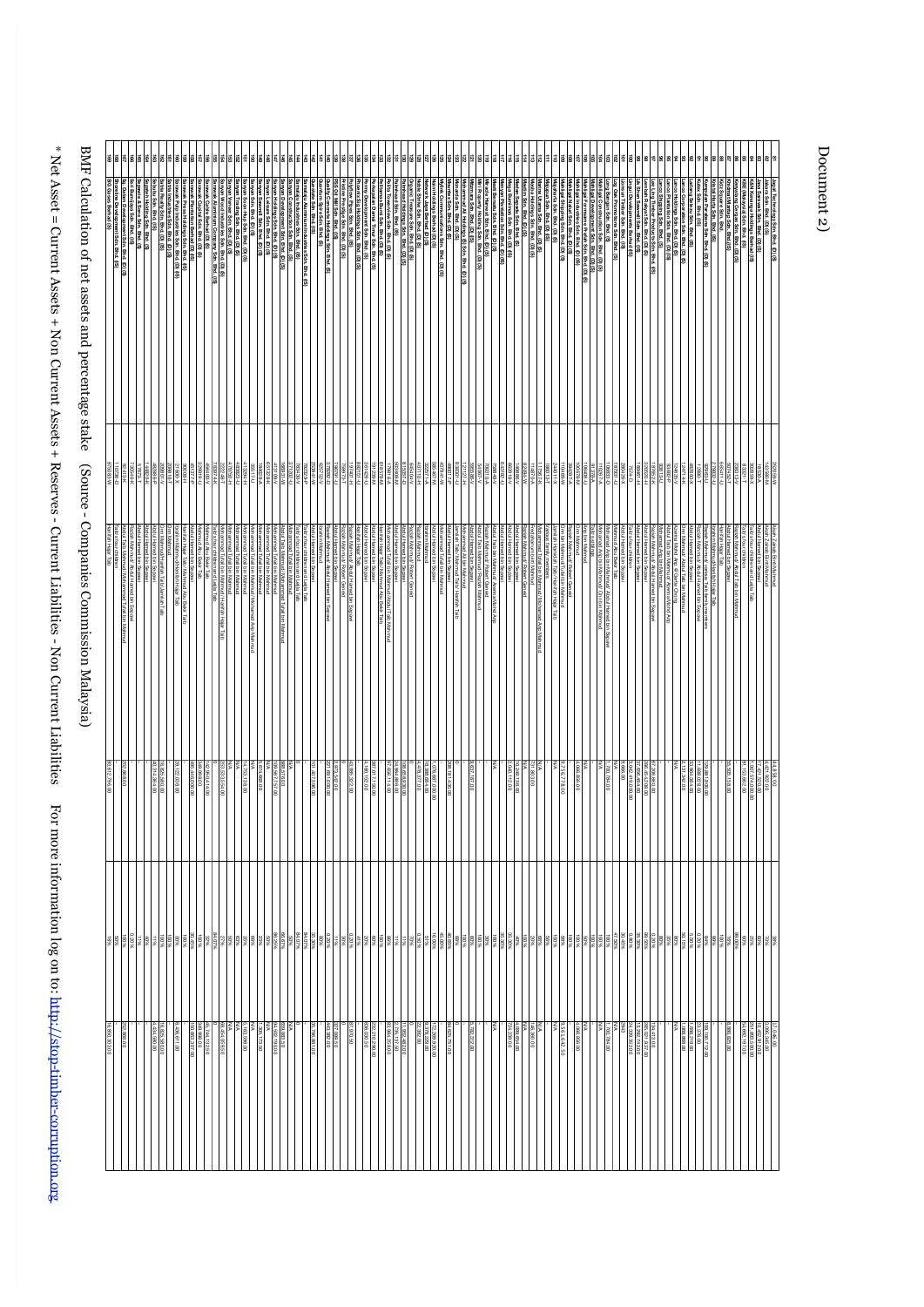# Document 2) Document 2)

| si                     | 86                               | 48                   | $\overrightarrow{8}$       | gg                     | 184                          | ä                          | 18                                        | 181                                        | $\overline{\mathbf{8}}$                       | œ,                           | 88                          | 冒                                        | 98                                  | gg                              | g                                                         | ä                                    | <b>R</b>                              | 흪                                       | ë,                                           | J                            | a                         | 4                      | ã                                | 178                        | 44                              | ដ                          | ā                                   | 3                                | ă                            |
|------------------------|----------------------------------|----------------------|----------------------------|------------------------|------------------------------|----------------------------|-------------------------------------------|--------------------------------------------|-----------------------------------------------|------------------------------|-----------------------------|------------------------------------------|-------------------------------------|---------------------------------|-----------------------------------------------------------|--------------------------------------|---------------------------------------|-----------------------------------------|----------------------------------------------|------------------------------|---------------------------|------------------------|----------------------------------|----------------------------|---------------------------------|----------------------------|-------------------------------------|----------------------------------|------------------------------|
| Zumida Sdn. Bhd. (IS)  | Zumida (Padi) Sdn. Bhd. (D) (IS) | W TK Holdings Berhad | Woodley Sdn. Bhd. (D) (IS) | Woodhead Sdn. Bhd. (S) | WHS Properties Sdn. Bhd. (S) | WHS Holdings Sdn. Bhd. (S) | Victoria Square Plantation Sdn. Bhd. (IS) | Victoria Square Development Sdn. Bhd. (IS) | Victoria Square Agriculture Sdn. Bhd. (D) (S) | Usaha Jasamaju Sdn. Bhd. (S) | Usaha Cendera Sdn. Bhd. (S) | Universal Cable (Sarawak) Sdn. Bhd. (IS) | UBG Berhad (S)                      | Tribune Press Sdn. Bhd. (D) (S) | <b>Trans Dimension Sdn. Bhd.</b>                          | Total Reliability Sdn. Bhd. (D) (IS) | Titanlum Management Sdn. Bhd. (D) (S) | fitanium Construction Sdn. Bhd (D) (IS) | The Sarawak Company (1959) Sdn. Bhd. (D) (S) | Tell Media Sdn. Bhd. (D) (S) | Tegap Pesat Sdn. Bhd. (S) | atatze Sdn. Bhd. (IS)  | Tapak Beringin Sdn. Bhd. (D) (S) | Fanarak Sdn. Bhd. (D) (IS) | Ta Ann Holdings Berhad (D) (IS) | SPS Trading Sdn. Bhd. (IS) | Smartag Technologies Sdn. Bhd. (IS) | Smartag Solutions Berhad (D) (S) | Simpol Vanisan Sch. Bhd. (b) |
| V-11917-V              | 501264-X                         | W-1+101              | 182700-V                   | 179355-W               | A-11888                      | 133776-M                   | 733288-K                                  | Nr-1282##                                  | H-14987                                       | 660630-K                     | IN-208611                   | <b>A-84008</b>                           | 240931-X                            | 71908-V                         | <b>A-810888</b>                                           | 326585-D                             | 469957-A                              | 528135-P                                | IV-801851                                    | 728021-W                     | A-019209                  | 668665-V               | 320888-X                         | $d - 600091$               | 419232-K                        | 317552-M                   | 600030-D                            | 639421-X                         | $T+10770$                    |
| Abdul Hamed bin Sepawi | Abdul Hamed bin Sepawi           | Taib's four children | Abdul Hamed bin Sepawi     | Abdul Hamed bin Sepaw  | Abdul Hamed bin Sepawi       | Abdul Hamed bin Sepaw      | Ibrahim Mahmud                            | Ibrahim Mahmud                             | <b>brahim Mahmud</b>                          | Abdul Hamed bin Sepawi       | Abdul Hamed bin Sepawi      | Mahmud Abu Bekir Taib                    | Taib's four children and Leila Taib | Abdul Hamed bin Sepawi          | Zaleha Birti Mahmud/ Tufail bin Mahmud/ Fredahanum Mahmud | Abdul Hamed bin Sepawi               | Mahmud Abu Bekir Taib                 | Mahmud Abu Bekir Taib                   | Mohammad Tufail bin Mahmud                   | Jamilah Hamidah Taib         | Abdul Hamed bin Sepaw     | Abdul Hamed bin Sepawi | Abdul Hamed bin Sepaw            | Abdul Hamed bin Sepawi     | Abdul Hamed bin Sepawi          | Abdul Hamed bin Sepawi     | Abdul Hamed bin Sepawi              | Abdul Hamed bin Sepawi           | INBOBS UID DBLUBH INDOX      |
| 24,717,117.00          |                                  | 916,040,000.00       | 29,097,692.00              | 77,418,258.00          |                              | 27,779,222.00              |                                           | 237,086.00                                 | Ş                                             | 22,822,890.00                | 58,409,262.00               | 141,466,042.00                           | 648,811,000.00                      |                                 | WN                                                        | 15,710,302.00                        | Ş                                     | 94,142,694.00                           |                                              | Š                            |                           | 980,916.00             | 61,520,022.00                    | 3,245,482.00               | 397,121,272.00                  | 443,146.00                 |                                     | 34,447,350.00                    |                              |
| 35.30%                 | 35.30%                           | %090                 | 35.30%                     | 14.75%                 | %09                          | %0\$                       | 81%                                       | 9692                                       | %00'09                                        | 96099                        | 38%                         | 32%                                      | 9629                                | 9609                            | 96001                                                     | 968                                  | %09                                   | %09                                     | 9602                                         | %0\$                         | %0+                       | 3821                   | %66                              | 9696                       | 35.30%                          | 30.45%                     | 30.60%                              | 30.60%                           | 96.71                        |
| 8,725,142.00           |                                  | 9,580,200.00         | 0,271,485.00               | 1,419,193.00           |                              | ,889,616.00                |                                           | 59,271.50                                  | Š                                             | 255,259.00                   | 22,196,519.00               | 45,269,133.50                            | 377,381,720.00                      |                                 | ξ                                                         | 256,824.00                           | ψN                                    | 56,485,616.00                           |                                              | Š                            |                           | ,382, 402.50           | 60,904,821.00                    | 168,373.50                 | 495, 978, 051.50                | 134,938.00                 |                                     | 10,540,889.00                    |                              |

BMF Calculation of net assets and percentage stake (Source - Companies Commission Malaysia) BMF Calculation of net assets and percentage stake (Source - Companies Commission Malaysia)

\* Net Asset = Current Assets + Non Current Assets + Reserves - Current Liabilities - Non Current Liabilities For more information log on to:

\*Net Asset = Current Assets + Non Current Assets + Reserves - Current Liabilities For more information log on to: http://stop-timber-corruption.org

http://stop-timber-corruption.org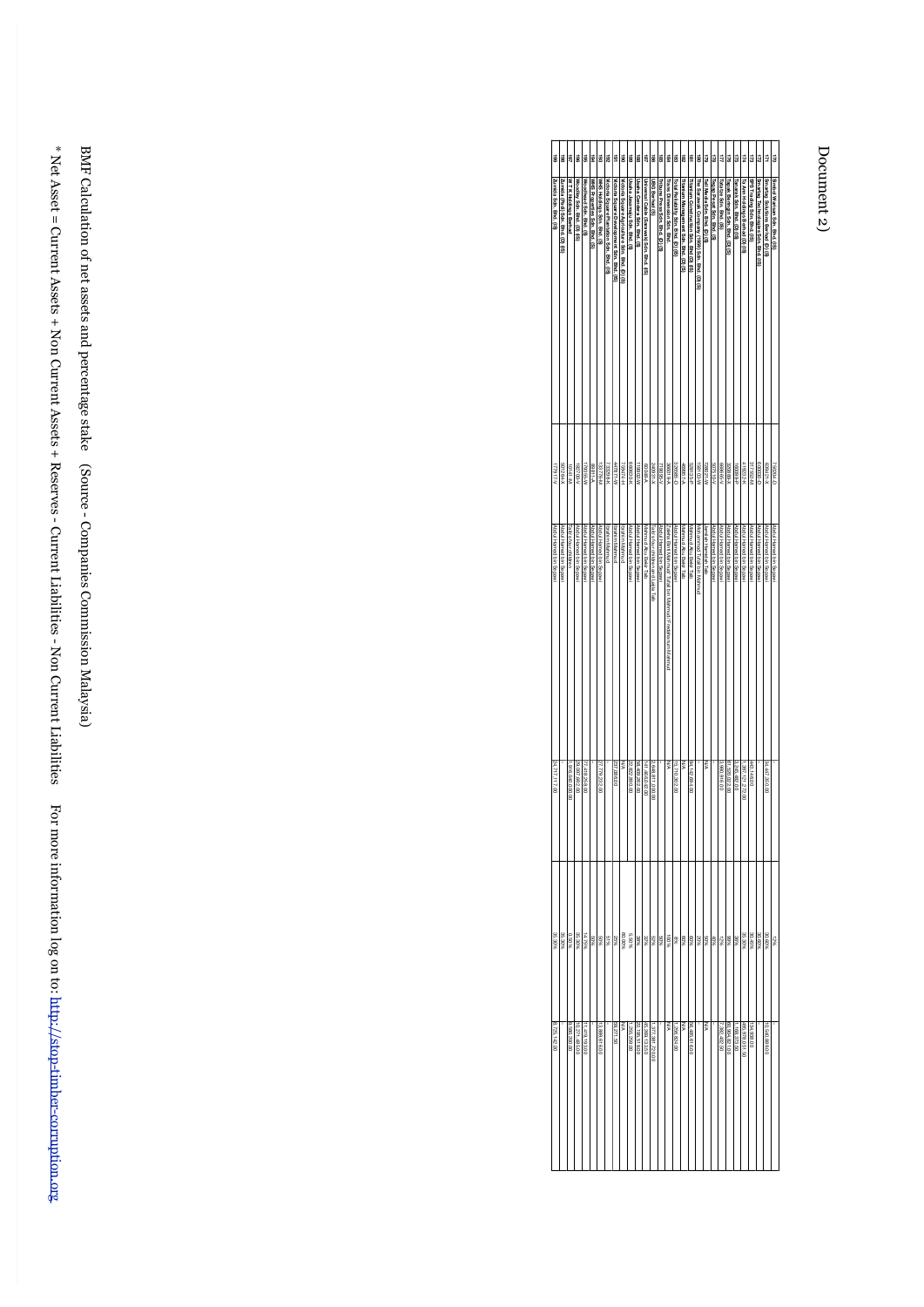# **Financial Information on 14 major Taib family associated companies in** <u>Financial Information on 14 major Taib family associated companies in Malaysia</u>

|                      |                      |                                   |                           | Ñ                        |                     | ō                         |                            | œ                         |                                | ¢                    |                         |                          |                    | N                                |                              |                                                                                                                                                                                                                                |                                                                              |
|----------------------|----------------------|-----------------------------------|---------------------------|--------------------------|---------------------|---------------------------|----------------------------|---------------------------|--------------------------------|----------------------|-------------------------|--------------------------|--------------------|----------------------------------|------------------------------|--------------------------------------------------------------------------------------------------------------------------------------------------------------------------------------------------------------------------------|------------------------------------------------------------------------------|
|                      | TOTALS               | 14 Titanium Construction Sdn. Bhd | 13 Ta Ann Holdings Berhad | Smartag Solutions Berhad | 11 SIG Gases Berhad | Sarawak Plantation Berhad | Sarawak Cable Berhad       | Sanyan Holdings Sdn. Bhd. | Perkapalan Damai Timur Sdn. Bh | Naim Holdings Berhad | Lembah Rakyat Sdn. Bhd. | KBE (Malaysia) Sdn. Bhd. | Custodev Sdn. Bhd. | <b>Cahya Mata Sarawak Berhad</b> | Achi Jaya Holdings Sdn. Bhd. | <b>Company Name</b>                                                                                                                                                                                                            | <u>r manciai imuri matuvii vii 14 majur 1 aiv iamii y assuciated cumpani</u> |
|                      | N/A                  | 528135-P                          | 419232-K                  | 639421-X                 | 875083-W            | 451377-P                  | 456400-V                   | <b>A-601817</b>           | и-682161                       | 585467-M             | 320520-H                | S3221-T                  | 104266-W           | 21076-T                          | 108872-V                     |                                                                                                                                                                                                                                |                                                                              |
|                      | 5,419,081,979.00     | 4,843.00                          | 1,188,516,068.00          | 2,586,337.00             | 76,979,176.00       | 2,139,868,000.00          | 37,487,740.00              | 65,407,621.00             | 251,686,362.00                 | 387,135,000.00       | 1,081,298.00            | 48,620,642.00            | 31,753,326.00      | 776,647,000.00                   | 743,246,967.00               |                                                                                                                                                                                                                                |                                                                              |
|                      | 5,455,764,666.00     | 59,752,879.00                     | 377,264,990.00            | 30,749,569.00            | 37,926,694.00       | 2,829,368,000.00          | 53,390,194.00              | 7,344,297.00              | 4,947,890.00                   | 670,027,000.00       | 178,320,534.00          | 11,332,945.00            | 54,187,987.00      | 1,338,175,000.00                 | 95,580,170.00                |                                                                                                                                                                                                                                |                                                                              |
|                      | 1,406,377,608.00     | 493.136.00                        | 725,244,936.00            |                          | 13,666,967.00       | 95,989,000.00             | 2,226,000.00               | 2.575.350.00              | 11,750,000.00                  | 61,724,000.00        | 0                       |                          | 21,000.00          | 196,623,000.00                   | 308,328,355.00               | Company Number (1 SEN) [Correct 1 Sensity of National Library Length Sensity Care (National Sensity Sensity National National National National National National National National National National National National Nation |                                                                              |
|                      | 5،539,000,2<br>98.00 | 12,143,239.00                     | $\circ$                   | 15,112,231<br>ġ          | 16,932,505.00       | 4575,524,000.00           | 8,956,743<br>$\frac{1}{6}$ | 12,350,321.00             | 51,350,523.00                  | 321,114,000.00       | 24,728.00               | 13,876,756.00            | 1,681,130.00       | 449,919,000.00                   | 131,639,018.00               |                                                                                                                                                                                                                                |                                                                              |
|                      | 2,440,328,946.00     | 47,021,347.00                     | 556,585,150.00            | 16,223,675.00            | 9,306,398.00        | 197,723,000.00            | 63,255,223.00              | 51,741,510.00             | 193,483,421.00                 | 402,363,000.00       | 97,077,104.00           | 45,076,831.00            | 73,639,088.00      | 983,221,000.00                   | 151,215,648.00               | Reserves (RM)                                                                                                                                                                                                                  | ES III Midiaydia                                                             |
|                      | 6,369,797,685.00     | 94,142,694.00                     | 1,397,121,272.00          | 34.447.350.00            | 93,612,796.00       | 495,446,000.00            | 142,950,414.00             | 109,567,757.00            | 387,017,150.00                 | 0.076,687,000.00     | 286,454,208.00          | 91,153,662.00            | 1,578,782,271.00   | 2,451,501,000.00                 | 550,075,412.00               | Net Assets (RM)   Family Stake                                                                                                                                                                                                 |                                                                              |
|                      | N/A                  | %09                               | 35.30%                    | 30.60%                   | 38.35%              | 30.45%                    | $32\%$                     | 86.25%                    | 80%                            | $-5%$                | %02.66                  | %09                      | 25%                | 84.07%                           | $\frac{80}{20}$              |                                                                                                                                                                                                                                |                                                                              |
| 1,465,246,871.00 USD | 4,619,190,652.00 RM  | 56,485,616.00                     | 495,978,051.50            | 10,540,889.00            | 16,850,303.00       | 150,863,307.00            | 45,744,132.50              | 94502,190.00              | 232,210,290.00                 | 172,269,920.00       | 285,021,937.00          | 54,692,197.00            | 394,695,567.00     | 2,059,260,840.00                 | 550,075,412.00               | Taib family net asset                                                                                                                                                                                                          | fairness im tropenwald                                                       |

Source - Companies Commission Malaysia Source - Companies Commission Malaysia For more information log on to: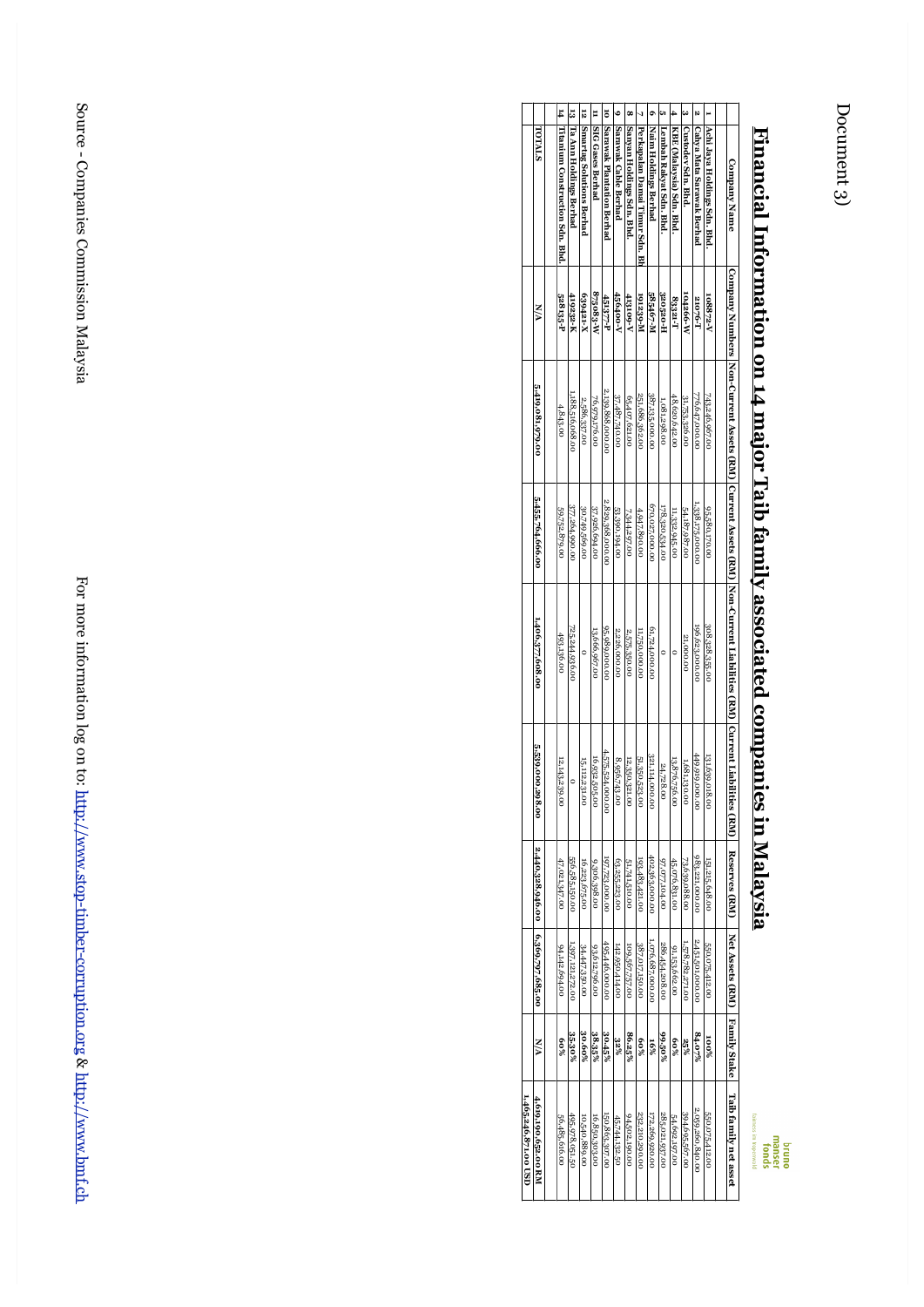# **The Taib Family - The Godfather of Sarawak and his relatives**

|                | No. Name                                   |          | Date of birth Date of death Nationality |                               | Relationship              |
|----------------|--------------------------------------------|----------|-----------------------------------------|-------------------------------|---------------------------|
| $\mathbf{1}$   | Abdul Taib Mahmud                          | 5/21/36  |                                         | Malaysian                     |                           |
| $\overline{2}$ | Laila Taib Chalecki                        | 3/1/41   | 4/29/09                                 | Australian, polish<br>descent | 1st wife of No. 1         |
| 3              | Ragad Waleed Al-Kurdi                      | 1982     |                                         |                               | 2nd wife of No. 1         |
|                | <b>Siblings</b>                            |          |                                         |                               |                           |
| $\overline{4}$ | Ibrahim Mahmud                             | 3/1/43   |                                         | Malaysian                     | brother of No. 1          |
| 5              | Onn Mahmud                                 | 12/2/49  |                                         | Malaysian                     | brother of No. 1          |
| 6              | Halimatun Abdul Ghani                      | 3/3/50   |                                         | Malaysian                     | wife of No. 5             |
| 7              | Mohamad Ali Mahmud                         | 12/21/50 |                                         | Malaysian                     | brother of No. 1          |
| 8              | Mohd Arip Mahmud                           | 1/28/57  | 8/5/05                                  | Malaysian                     | brother of No. 1          |
| 9              | Azerina Arip @ Gertie Chong Soke Hoon      | 4/7/61   |                                         | Malaysian                     | 1st wife of No. 8         |
| $\mathbf X$    | Norieda Goh Abdullah @ Kelly Goh Siok Ling | 4/22/70  |                                         | Malaysian                     | 2nd wife of No. 8         |
| $\mathbf X$    | Liyana Abdullah @ Lily Teo                 | 6/2/68   |                                         | Malaysian                     | 3rd wife of No. 8         |
| 10             | Mohd Tufail bin Mahmud                     | 9/28/52  |                                         | Malaysian                     | brother of No. 1          |
| 11             | Aisah Zainab Mahmud                        | 1/5/47   |                                         | Malaysian                     | sister of No. 1           |
| 12             | John Fairbairn                             | 4/7/49   |                                         | United Kingdom                | ex-husband of No. 11      |
| 13             | Adenan Satem                               |          |                                         |                               | ex-husband of No. 11      |
| 14             | Ruhanie Ahmad                              | 6/12/47  |                                         | Singaporean                   | husband of No. 11         |
| 15             | Raziah @ Rodiah binti Mahmud               | 11/24/55 |                                         | Malaysian                     | sister of No. 1           |
| 16             | Abu Bakar Baba                             |          |                                         |                               | 1st husband of No. 15     |
| 17             | Robert Geneid                              | 12/21/54 |                                         | Australian                    | 2nd husband of No. 15     |
| 18             | Amar Hajah Fredahanum Mahmud               | 12/25/53 |                                         | Malaysian                     | sister of No. 1           |
| 19             | Abdul Aziz Hussain                         | 4/1/36   |                                         | Malaysian                     | husband of No. 18         |
| 20             | Zaleha Mahmud                              | 9/19/49  |                                         | Malaysian                     | sister of No. 1           |
| 21             | Salleh Abdullah                            |          |                                         | Malaysian                     | husband of No. 20         |
|                | <b>Children</b>                            |          |                                         |                               |                           |
| 22             | Jamilah Hamidah Taib Murray                | 9/19/60  |                                         | Malaysian /<br>Australian     | daughter of No. 1         |
| 23             | Sean Patrick (Hisham) Murray               | 1/17/63  |                                         | Canadian                      | husband of No. 22         |
| 24             | Mahmud Abu Bekir Taib                      | 11/3/63  |                                         | Malaysian                     | son of No. 1              |
| 25             | Shanaz Abdul Majid                         | 9/3/63   |                                         | Malaysian                     | wife of No. 24            |
| 26             | Sulaiman Abdul Rahman Taib                 | 5/31/67  |                                         | Malaysian                     | son of No. 1              |
| 27             | Anisah Hamidah Chan                        | 4/13/71  |                                         | Malaysian                     | wife of No. 26,           |
| 28             | Hanifah Hajar Taib                         | 8/28/72  |                                         | Malaysian                     | daughter of No. 1         |
| 29             | Syed Ahmad Alwee Alsree                    |          |                                         | Singaporean                   | husband of No. 28         |
|                | <b>Other relatives</b>                     |          |                                         |                               |                           |
| $30\,$         | Abdul Hamed bin Sepawi                     | 5/31/49  |                                         | Malaysian                     | first cousin of No. 1     |
| 32             | Anne Elizabeth Gordon-Hamed                | 9/8/53   |                                         | Australian                    | presumably wife of No. 30 |
| 33             | Siti Hajah Hamidah Onn                     | 12/28/79 |                                         | Malaysian                     | daughter of No. 5 & 6     |
| 34             | Omar Yakub Onn                             | 3/11/84  |                                         | Malaysian                     | son of No. 5 & 6          |
| 35             | Encik Noor Zakri bin Abdul Ghani           | 3/9/61   |                                         | Malaysian                     | son of No. 5 & 6          |
| 36             | Elia Khadijah binti Abas Geneid            | 1/11/80  |                                         | Malaysian                     | daughter of No. 15        |
| 37             | Alexander Iskandar G. H. Muller            |          |                                         | Swiss-Japanese                | 1st husband of No. 33     |
| 38             | Matthias Sutter                            |          |                                         | Swiss                         | 2nd husband of No. 33     |
| 39             | Esha "Sasha" Geneid                        | 10/13/82 |                                         | Malaysian                     | daughter of No. 15        |
| 40             | Alia Geneid                                |          |                                         | Malaysian                     | daughter of No. 15        |
| 41             | Encik Faizal Bin Abdul Aziz                | 4/3/75   |                                         | Malaysian                     | son of No. 18 & 19        |
| 43             | Jefferey Marek Murray                      | 5/10/90  |                                         | Malaysian                     | son of No. 22 & 23        |
| 44             | <b>Omar Patrick Murray</b>                 | 3/9/92   |                                         | Malaysian                     | son of No. 22 & 23        |
| 45             | Laila Jane Murray                          | 10/20/94 |                                         | Malaysian                     | daughter of No. 22 & 23   |
|                | 46 Raden Muria Abdul Taib Mahmud           | 12/11/93 |                                         | Malavsian                     | son of No. 24 & 25        |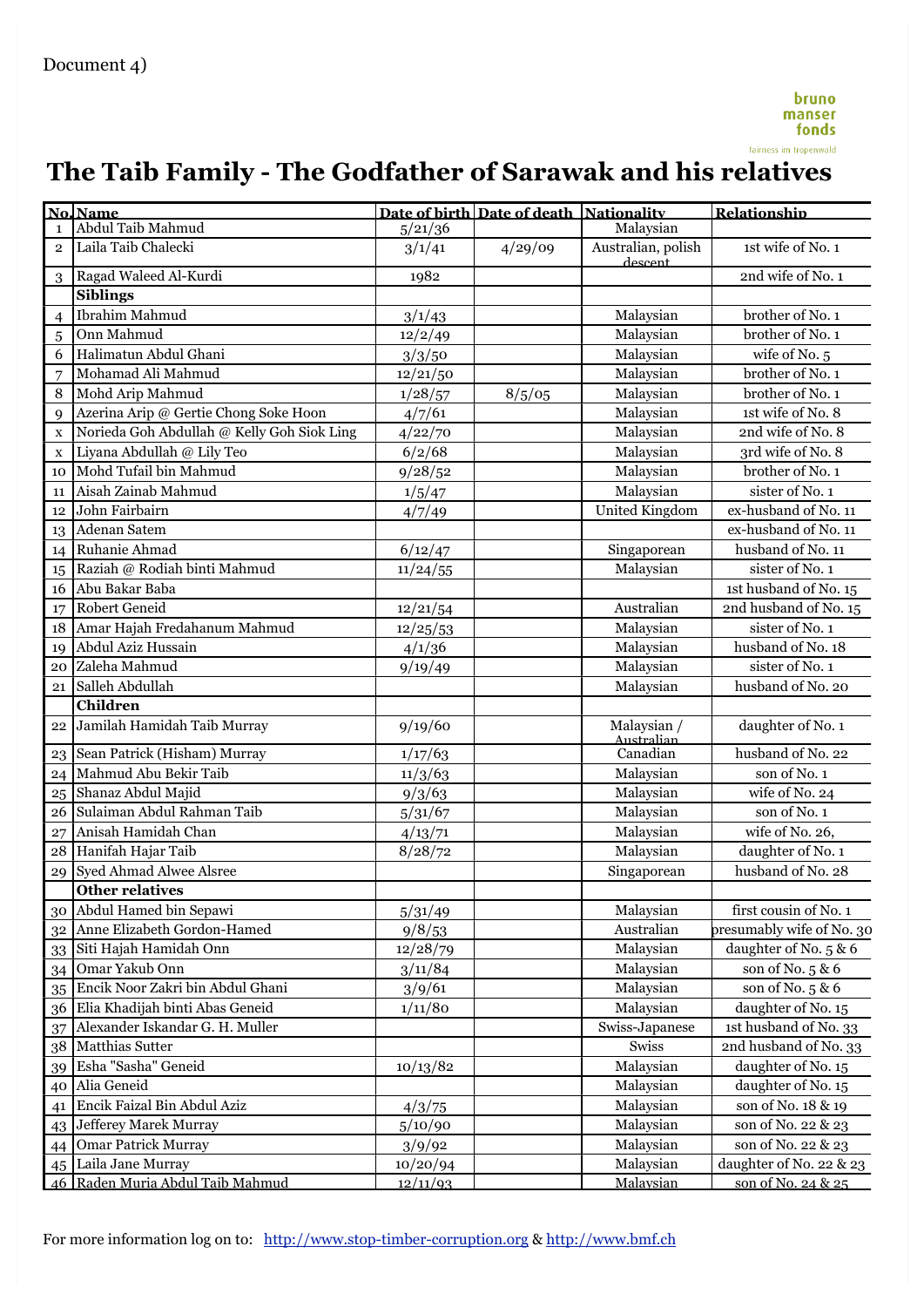# <u>Companies linked to Abdul Taib Mahmud, Leijla and Children manser</u>

|                                                                                      | <b>Abdul Taib Mahmud</b><br>(Chief Minister of Sarawak)    | Leijla Taib Chalecki<br>(Late wife of Chief Minister)      | Jamilah Hamidah Taib<br>(Daughter of Chief Minister)       | Mahmud Abu Bekir Taib<br>(Son of Chief Minister)                 | Sulaiman Abdul Rahman Taib<br>(Son of Chief Minister)      | Hanifah Hajar Taib<br>(Daughter of Chief Minister)            |
|--------------------------------------------------------------------------------------|------------------------------------------------------------|------------------------------------------------------------|------------------------------------------------------------|------------------------------------------------------------------|------------------------------------------------------------|---------------------------------------------------------------|
| Achi Jaya Communications Sdn. Bhd.                                                   |                                                            |                                                            |                                                            | Shareholder                                                      | Shareholder                                                |                                                               |
| Alpha Murni Sdn Bhd.<br>Amalania Koko Berhad                                         |                                                            |                                                            | <b>Indirect Shareholder</b>                                | <b>Indirect Shareholder</b>                                      | Indirect Shareholder                                       | <b>Indirect Shareholder</b>                                   |
| Asterix Incorporated Sdn. Bhd.<br>Automobili Sdn. Bhd.                               |                                                            |                                                            |                                                            |                                                                  | Director and Shareholder<br>Shareholder                    |                                                               |
| Bakraz Development Sdn. Bhd.<br>Bakraz Holdings Sdn. Bhd.                            | <b>Indirect Shareholder</b><br><b>Indirect Shareholder</b> |                                                            | <b>Indirect Shareholder</b>                                | <b>Indirect Shareholder</b>                                      | <b>Indirect Shareholder</b>                                | <b>Indirect Shareholder</b>                                   |
| Bakraz Properties Sdn. Bhd.<br>Bella Magic Sdn. Bhd.                                 | <b>Indirect Shareholder</b>                                |                                                            |                                                            | Director and Shareholder                                         |                                                            |                                                               |
| Biofresh Produce Sdn. Bhd.<br><b>Biofresh Produce Plantations Sdn. Bhd.</b>          |                                                            |                                                            | <b>Indirect Shareholder</b><br><b>Indirect Shareholder</b> |                                                                  |                                                            | <b>Indirect Shareholder</b><br><b>Indirect Shareholder</b>    |
| <b>Biogrow City Plantations Sdn. Bhd.</b>                                            |                                                            |                                                            | <b>Indirect Shareholder</b>                                |                                                                  |                                                            | <b>Indirect Shareholder</b>                                   |
| Biogrow City Sdn. Bhd.<br><b>Bormill Line Sdn. Bhd.</b>                              |                                                            |                                                            | <b>Indirect Shareholder</b>                                |                                                                  | <b>Indirect Shareholder</b>                                | <b>Indirect Shareholder</b>                                   |
| Bormill Wood (Trengganu) Sdn. Bhd.<br>Borneo Agro-Industries Sdn. Bhd.               |                                                            |                                                            | Director and Shareholder<br><b>Indirect Shareholder</b>    |                                                                  |                                                            | <b>Indirect Shareholders</b>                                  |
| Borneo Isthmus Development Sdn. Bhd.<br>Borsarmulu Park Enterprise Sdn. Bhd.         | <b>Indirect Shareholder</b>                                |                                                            | <b>Indirect Shareholder</b>                                | Director<br><b>Indirect Shareholder</b>                          | <b>Indirect Shareholder</b>                                | <b>Indirect Shareholder</b>                                   |
| Borsarmulu Park Management Sdn. Bhd.<br>Borsarmulu Resort Sdn. Bhd.                  | <b>Indirect Shareholder</b><br><b>Indirect Shareholder</b> |                                                            | <b>Indirect Shareholder</b><br><b>Indirect Shareholder</b> | Indirect Shareholder<br>Indirect Shareholder                     | <b>Indirect Shareholder</b><br><b>Indirect Shareholder</b> | <b>Indirect Shareholder</b><br><b>Indirect Shareholder</b>    |
| Cahya Mata Sarawak Berhad                                                            |                                                            | Shareholder                                                | <b>Indirect Shareholder</b>                                | Shareholder                                                      | <b>Indirect Shareholder</b>                                | Shareholder                                                   |
| Cairnfield Sdn. Bhd.<br>Centigrade Resources Sdn. Bhd.                               |                                                            |                                                            | <b>Indirect Shareholder</b><br><b>Indirect Shareholder</b> |                                                                  |                                                            | <b>Indirect Shareholder</b><br>Indirect Shareholder           |
| Central Elastic Sdn. Bhd.<br>Central Mercantile Corporation (M) Sdn. Bhd.            |                                                            |                                                            | <b>Indirect Shareholder</b><br><b>Indirect Shareholder</b> |                                                                  |                                                            | <b>Indirect Shareholder</b><br><b>Indirect Shareholder</b>    |
| Central Paragon Sdn. Bhd.<br>CMS Capital Sdn. Bhd.                                   |                                                            | <b>Indirect Shareholder</b>                                | <b>Indirect Shareholder</b>                                | Director and Shareholder<br>Director and Indirect Shareholde     | <b>Indirect Shareholder</b>                                | <b>Indirect Shareholder</b>                                   |
| CMS Hotels Sdn. Bhd.                                                                 |                                                            | <b>Indirect Shareholder</b>                                | <b>Indirect Shareholder</b>                                | Director and Indirect Shareholder                                | <b>Indirect Shareholder</b>                                | <b>Indirect Shareholder</b>                                   |
| CMS Infra Trading Sdn. Bhd.<br><b>CMS I-Systems Berhad</b>                           |                                                            | Indirect Shareholder<br><b>Indirect Shareholder</b>        | Indirect Shareholder<br><b>Indirect Shareholder</b>        | <b>Indirect Shareholder</b><br><b>Indirect Shareholder</b>       | Indirect Shareholder<br><b>Indirect Shareholder</b>        | Indirect Shareholder<br><b>Indirect Shareholder</b>           |
| CMS Land Sdn. Bhd.<br>CMS Opus Private Equity Sdn. Bhd.                              |                                                            | <b>Indirect Shareholder</b><br><b>Indirect Shareholder</b> | <b>Indirect Shareholder</b><br><b>Indirect Shareholder</b> | <b>Indirect Shareholder</b><br><b>Indirect Shareholder</b>       | <b>Indirect Shareholder</b><br><b>Indirect Shareholder</b> | <b>Indirect Shareholder</b><br><b>Indirect Shareholder</b>    |
| CMS Premix (Miri) Sdn. Bhd.                                                          | Indirect Shareholder                                       | <b>Indirect Shareholder</b><br><b>Indirect Shareholder</b> | <b>Indirect Shareholder</b>                                | <b>Indirect Shareholder</b><br>Director and Indirect Shareholder | <b>Indirect Shareholder</b><br><b>Indirect Shareholder</b> | Indirect Shareholder<br><b>Indirect Shareholder</b>           |
| CMS Property Development Sdn. Bhd.<br><b>Concordance Holdings Sdn. Bhd.</b>          |                                                            | <b>Indirect Shareholder</b>                                | <b>Indirect Shareholder</b><br><b>Indirect Shareholder</b> | <b>Indirect Shareholder</b>                                      | <b>Indirect Shareholder</b>                                | <b>Indirect Shareholder</b>                                   |
| Cope-KPF Opportunities 1 Sdn. Bhd.<br>Cortina Watch Sdn. Bhd.                        |                                                            | <b>Indirect Shareholder</b>                                | <b>Indirect Shareholder</b>                                | <b>Indirect Shareholder</b><br>Indirect Shareholder              | <b>Indirect Shareholder</b>                                | Indirect Shareholder<br>Director and Indirect Shareholder     |
| Daiken Miri Sdn. Bhd.<br>Daya Syukra Sdn. Bhd.                                       |                                                            |                                                            | <b>Indirect Shareholder</b><br>Shareholder                 | <b>Indirect Shareholder</b><br>Shareholder                       | <b>Indirect Shareholder</b><br>Shareholder                 | <b>Indirect Shareholder</b><br>Director and Shareholder       |
| Delta Padi Sdn. Bhd.<br>Dusun Nyiur Sdn. Bhd.                                        | <b>Indirect Shareholder</b>                                |                                                            | <b>Indirect Shareholder</b>                                |                                                                  |                                                            | <b>Indirect Shareholder</b>                                   |
| <b>Essential Straits Sdn. Bhd.</b>                                                   |                                                            |                                                            |                                                            | Shareholder                                                      |                                                            |                                                               |
| First Count Sdn. Bhd.<br>Foremost Crest Sdn. Bhd.                                    |                                                            |                                                            | <b>Indirect Shareholder</b><br><b>Indirect Shareholder</b> | <b>Indirect Shareholder</b>                                      | <b>Indirect Shareholder</b>                                | <b>Indirect Shareholder</b><br>Indirect Shareholder           |
| General Aluminium Works (M) Sdn. Bhd.<br><b>Glenealy Plantations (Malaya) Berhad</b> |                                                            |                                                            | <b>Indirect Shareholder</b><br><b>Indirect Shareholder</b> | <b>Indirect Shareholder</b>                                      | <b>Indirect Shareholder</b>                                | <b>Indirect Shareholder</b><br>Indirect Shareholder           |
| Gopoint Sdn. Bhd.                                                                    |                                                            |                                                            | <b>Indirect Shareholder</b>                                | Director and Shareholder                                         |                                                            | <b>Indirect Shareholder</b>                                   |
| Graceful Design Sdn. Bhd.<br>Grand Paragon Sdn. Bhd.                                 |                                                            |                                                            | <b>Indirect Shareholder</b>                                | <b>Indirect Shareholder</b>                                      | <b>Indirect Shareholder</b>                                | Director and Shareholder<br><b>Indirect Shareholder</b>       |
| Hanib Corporation Sdn. Bhd.<br>Hamidah Jaya Sdn. Bhd.                                |                                                            |                                                            |                                                            |                                                                  |                                                            | Director and Shareholder<br>Director and Shareholder          |
| Hamidah Trading Sdn. Bhd.<br>Hock Lee Enterprises Sdn. Bhd.                          |                                                            |                                                            | <b>Indirect Shareholder</b>                                | <b>Indirect Shareholder</b>                                      | <b>Indirect Shareholder</b>                                | Director and Shareholder<br><b>Indirect Shareholder</b>       |
| <b>Hock Lee Plantations Sdn. Bhd.</b><br><b>Hock Lee Rubber Products Sdn. Bhd.</b>   |                                                            |                                                            | <b>Indirect Shareholder</b><br><b>Indirect Shareholder</b> | <b>Indirect Shareholder</b><br><b>Indirect Shareholder</b>       | <b>Indirect Shareholder</b><br><b>Indirect Shareholder</b> | <b>Indirect Shareholder</b><br><b>Indirect Shareholder</b>    |
| Interglobal Empire Sdn. Bhd.                                                         |                                                            |                                                            | Indirect Shareholder                                       |                                                                  |                                                            | Indirect Shareholder                                          |
| <b>Interventure Capital Sdn. Bhd.</b><br>Immense Fleet Sdn. Bhd.                     |                                                            | <b>Indirect Shareholder</b>                                | <b>Indirect Shareholder</b><br><b>Indirect Shareholder</b> | <b>Indirect Shareholder</b>                                      | <b>Indirect Shareholder</b>                                | <b>Indirect Shareholder</b><br><b>Indirect Shareholder</b>    |
| Isthmus Developments Sdn. Bhd.<br><b>K &amp; N Kenanga Holdings Berhad</b>           |                                                            | <b>Indirect Shareholder</b><br>Indirect Shareholder        | <b>Indirect Shareholder</b><br><b>Indirect Shareholder</b> | <b>Indirect Shareholder</b><br>Indirect Shareholder              | <b>Indirect Shareholder</b><br><b>Indirect Shareholder</b> | Director and Indirect Shareholder<br>Indirect Shareholder     |
| KBE (Malaysia) Sdn. Bhd.                                                             |                                                            |                                                            | <b>Indirect Shareholder</b>                                | <b>Indirect Shareholder</b>                                      | <b>Indirect Shareholder</b>                                | <b>Indirect Shareholder</b>                                   |
| Kenanga Capital Sdn. Bhd.<br>Kenanga Deutsche Futures Sdn. Bhd.                      |                                                            | <b>Indirect Shareholder</b><br><b>Indirect Shareholder</b> | <b>Indirect Shareholder</b><br><b>Indirect Shareholder</b> | <b>Indirect Shareholder</b><br><b>Indirect Shareholder</b>       | <b>Indirect Shareholder</b><br><b>Indirect Shareholder</b> | <b>Indirect Shareholder</b><br>Indirect Shareholder           |
| Kenanga Investment Bank Berhad<br>Kenyalang Cergas Sdn. Bhd.                         | <b>Indirect Shareholder</b>                                | <b>Indirect Shareholder</b>                                | <b>Indirect Shareholder</b>                                | <b>Indirect Shareholder</b>                                      | <b>Indirect Shareholder</b>                                | <b>Indirect Shareholder</b>                                   |
| Kidz Square Sdn. Bhd.<br>Kristal Harta Sdn. Bhd.                                     |                                                            |                                                            |                                                            |                                                                  |                                                            | Director and Shareholder<br>Director and Indirect Shareholder |
| <b>Kuching Plywood Berhad</b><br>Kumpulan Parabena Sdn. Bhd.                         | <b>Indirect Shareholder</b>                                |                                                            | Indirect Shareholder                                       |                                                                  |                                                            | <b>Indirect Shareholder</b>                                   |
| Lanco Corporation Sdn. Bhd.                                                          | <b>Indirect Shareholder</b>                                |                                                            |                                                            |                                                                  |                                                            |                                                               |
| Lanco Plantation Sdn. Bhd.<br><b>Lingui Developments Berhad</b>                      | Indirect Shareholder                                       |                                                            | <b>Indirect Shareholder</b>                                | Indirect Shareholder                                             | <b>Indirect Shareholder</b>                                | <b>Indirect Shareholder</b>                                   |
| Linshanhao Plywood (Sarawak) Sdn. Bhd.<br>Limpah Mewah Sdn. Bhd.                     |                                                            |                                                            | <b>Indirect Shareholder</b><br><b>Indirect Shareholder</b> |                                                                  |                                                            | <b>Indirect Shareholder</b><br><b>Indirect Shareholder</b>    |
| Log Oak Promotions Sdn. Bhd.<br><b>Loh &amp; Loh Corporation Berhad</b>              |                                                            | <b>Indirect Shareholder</b>                                | <b>Indirect Shareholder</b>                                | Shareholder<br><b>Indirect Shareholder</b>                       | <b>Indirect Shareholder</b>                                | Indirect Shareholder                                          |
| Loytape Industries Sdn. Bhd.                                                         |                                                            |                                                            | <b>Indirect Shareholder</b>                                |                                                                  |                                                            | <b>Indirect Shareholder</b>                                   |
| Magna-Foremost Sdn. Bhd.<br>Majaharta Sdn. Bhd.                                      |                                                            |                                                            | <b>Indirect Shareholder</b><br>Director and Shareholder    | <b>Indirect Shareholder</b><br>Director                          | <b>Indirect Shareholder</b>                                | <b>Indirect Shareholder</b><br>Director and Shareholder       |
| Majupun Sdn. Bhd.<br>Mesti Bersatu Sdn. Bhd.                                         | <b>Indirect Shareholder</b><br>Shareholder                 |                                                            |                                                            |                                                                  |                                                            | Director                                                      |
| MG Biogreen Sdn. Bhd.<br>Miri Property Holding Sdn. Bhd.                             | <b>Indirect Shareholder</b>                                |                                                            | <b>Indirect Shareholder</b>                                | <b>Indirect Shareholder</b>                                      | <b>Indirect Shareholder</b>                                | <b>Indirect Shareholder</b>                                   |
| Monarda Sdn. Bhd.                                                                    |                                                            |                                                            | Shareholder                                                | Director and Shareholder                                         |                                                            | Shareholder                                                   |
| Ninjas Development Sdn. Bhd.<br>Noble Strike Sdn. Bhd.                               | <b>Indirect Shareholder</b>                                |                                                            | Indirect Shareholder                                       |                                                                  |                                                            | <b>Indirect Shareholder</b>                                   |
| Pelitamas Bumi Sdn. Bhd.<br>Pelita Towerview Sdn. Bhd.                               | <b>Indirect Shareholder</b>                                |                                                            | Director and Shareholder                                   | Director and Shareholder                                         |                                                            |                                                               |
| Phoenix SIG Holdings Sdn. Bhd.<br>Piramid Intan Sdn. Bhd.                            |                                                            |                                                            | <b>Indirect Shareholder</b>                                |                                                                  |                                                            | Director and Shareholder<br><b>Indirect Shareholder</b>       |
| Plieran Sdn. Bhd.<br>Positive Deal Sdn. Bhd.                                         |                                                            |                                                            | Indirect Shareholder<br><b>Indirect Shareholder</b>        | Indirect Shareholder                                             | Indirect Shareholder                                       | <b>Indirect Shareholder</b><br><b>Indirect Shareholder</b>    |
| PPES Works (Sarawak) Sdn. Bhd.                                                       |                                                            | <b>Indirect Shareholder</b>                                | <b>Indirect Shareholder</b>                                | Director and Indirect Shareholder                                | Indirect Shareholder                                       | Indirect Shareholder                                          |
| Premier Cottage Sdn. Bhd.<br>Projek Bandar Samariang Sdn. Bhd.                       |                                                            | <b>Indirect Shareholder</b>                                | Indirect Shareholder                                       | <b>Indirect Shareholder</b>                                      | <b>Indirect Shareholder</b>                                | Director<br><b>Indirect Shareholder</b>                       |
| Puncak Selasih Sdn. Bhd.<br>Samalaju Aluminium Industries Sdn. Bhd.                  |                                                            | <b>Indirect Shareholder</b>                                | <b>Indirect Shareholder</b><br><b>Indirect Shareholder</b> | <b>Indirect Shareholder</b><br><b>Indirect Shareholder</b>       | <b>Indirect Shareholder</b><br><b>Indirect Shareholder</b> | <b>Indirect Shareholder</b><br><b>Indirect Shareholder</b>    |
| Samalaju Industries Sdn. Bhd.                                                        |                                                            | <b>Indirect Shareholder</b>                                | <b>Indirect Shareholder</b>                                | <b>Indirect Shareholder</b>                                      | <b>Indirect Shareholder</b>                                | Indirect Shareholder                                          |
| Samalaju Property Development Sdn. Bhd.<br>Samanda Marketing & Sales Sdn. Bhd.       |                                                            | <b>Indirect Shareholder</b>                                | <b>Indirect Shareholder</b><br><b>Indirect Shareholder</b> | <b>Indirect Shareholder</b>                                      | <b>Indirect Shareholder</b>                                | <b>Indirect Shareholder</b><br>Indirect Shareholder           |
| Samanda Trading Sdn. Bhd.<br>Samling DoFoHom Sdn. Bhd.                               |                                                            |                                                            | <b>Indirect Shareholder</b><br><b>Indirect Shareholder</b> | <b>Indirect Shareholder</b>                                      | <b>Indirect Shareholder</b>                                | Indirect Shareholder<br>Indirect Shareholder                  |
| <b>Samling Plantation Sdn. Bhd.</b><br>Samling Plywood (Baramas) Sdn. Bhd.           |                                                            |                                                            | <b>Indirect Shareholder</b><br><b>Indirect Shareholder</b> | <b>Indirect Shareholder</b><br><b>Indirect Shareholder</b>       | <b>Indirect Shareholder</b><br><b>Indirect Shareholder</b> | <b>Indirect Shareholder</b><br><b>Indirect Shareholder</b>    |
| Samling Plywood (Bintulu) Sdn. Bhd.                                                  |                                                            |                                                            | <b>Indirect Shareholder</b>                                | <b>Indirect Shareholder</b>                                      | <b>Indirect Shareholder</b>                                | <b>Indirect Shareholder</b>                                   |
| Samling Plywood (Lawas) Sdn. Bhd.<br>Samling Plywood (Miri) Sdn. Bhd.                |                                                            |                                                            | <b>Indirect Shareholder</b><br><b>Indirect Shareholder</b> | Indirect Shareholder<br><b>Indirect Shareholder</b>              | Indirect Shareholder<br><b>Indirect Shareholder</b>        | Indirect Shareholder<br><b>Indirect Shareholder</b>           |
| Samling Power Sdn. Bhd.<br>Sanitama Sdn. Bhd.                                        |                                                            |                                                            | <b>Indirect Shareholder</b><br><b>Indirect Shareholder</b> | <b>Indirect Shareholder</b>                                      | <b>Indirect Shareholder</b>                                | Indirect Shareholder<br><b>Indirect Shareholder</b>           |
| Sanyan Development Sdn. Bhd.<br>Sanyan Wood Industries Sdn. Bhd.                     | <b>Indirect Shareholder</b>                                |                                                            |                                                            |                                                                  |                                                            | Shareholder                                                   |
| Sarawak Aluminium Company Sdn. Bhd.                                                  |                                                            | <b>Indirect Shareholder</b>                                | <b>Indirect Shareholder</b>                                | <b>Indirect Shareholder</b>                                      | <b>Indirect Shareholder</b>                                | <b>Indirect Shareholder</b>                                   |
| <b>Sarawak Cable Berhad</b><br>Sarawak Capital Sdn. Bhd.                             |                                                            |                                                            |                                                            | Director and Shareholder<br>Director and Shareholder             |                                                            |                                                               |
| <b>Sarawak Moulding Industries Berhad</b><br>Sarawak Power Solutions Sdn. Bhd.       |                                                            |                                                            | <b>Indirect Shareholder</b>                                | Director and Indirect Shareholder                                |                                                            | <b>Indirect Shareholder</b>                                   |
| Sarawak Press Holdings Sdn. Bhd.<br>Sarawak Pulp Industries Sdn. Bhd.                |                                                            |                                                            | <b>Indirect Shareholder</b>                                | <b>Indirect Shareholder</b>                                      |                                                            | <b>Indirect Shareholder</b>                                   |
| Sarwaja Engineering & Construction Sdn. Bhd.                                         |                                                            |                                                            |                                                            | <b>Indirect Shareholder</b>                                      |                                                            |                                                               |

Source - Companies Commission Malaysia

For more information log on to://www.stop-timber-corruption.org & http://www.bmf.ch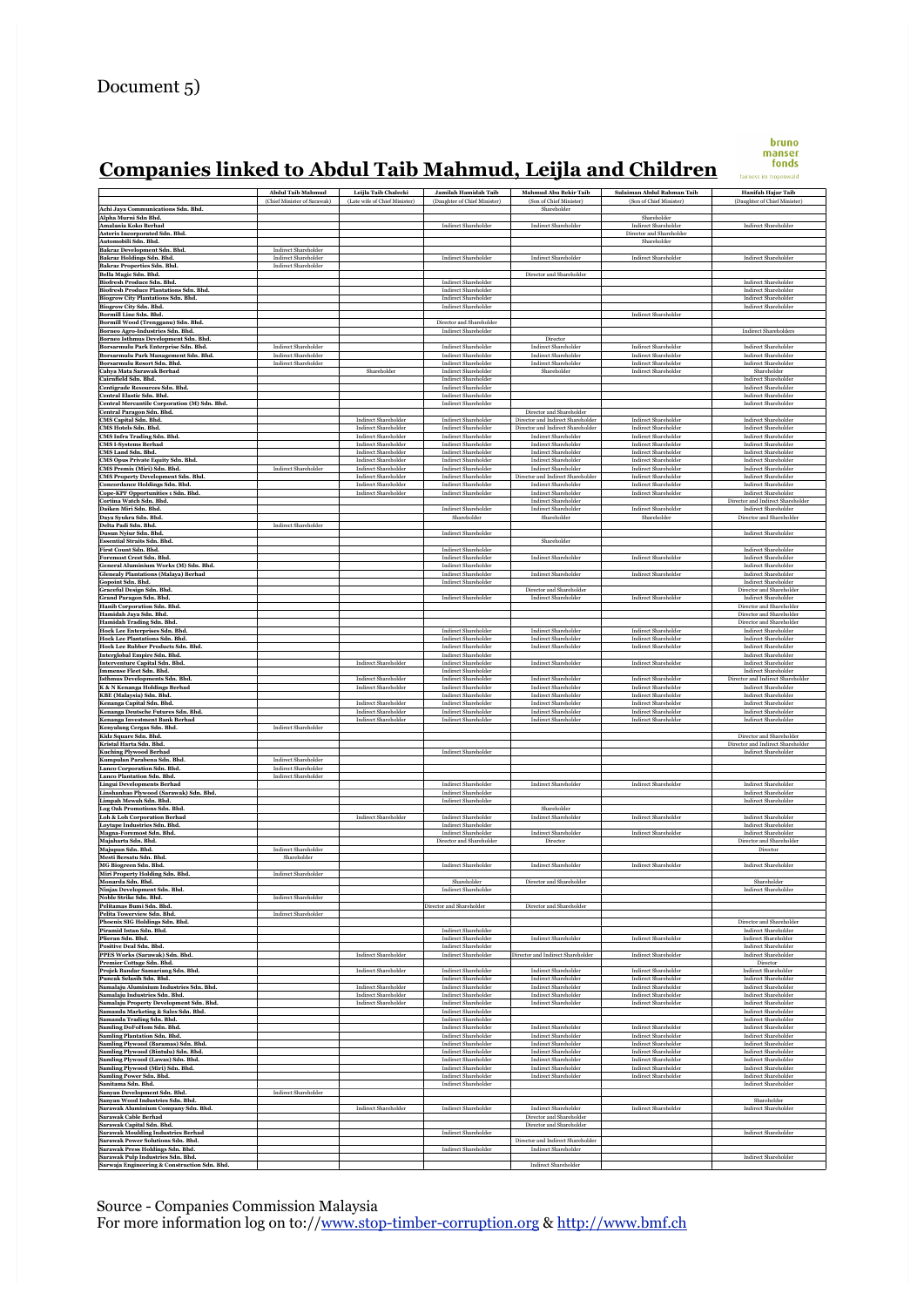# Document 5)

| Sarwaja Timur Sdn. Bhd.                |                      |              |                             | <b>Indirect Shareholder</b>       |                             |                                   |
|----------------------------------------|----------------------|--------------|-----------------------------|-----------------------------------|-----------------------------|-----------------------------------|
| Satria Realty Sdn. Bhd.                |                      |              | Indirect Shareholder        | Director and Indirect Shareholder |                             | Director and Indirect Shareholder |
| Sg. Dalam Development Sdn. Bhd.        | Indirect Shareholder |              |                             |                                   |                             |                                   |
| Shariko (M) Sdn. Bhd.                  |                      |              | Indirect Shareholder        | Indirect Shareholder              | <b>Indirect Shareholder</b> | <b>Indirect Shareholder</b>       |
| Shoreline Development Sdn. Bhd.        |                      |              | <b>Indirect Shareholder</b> | <b>Indirect Shareholder</b>       | <b>Indirect Shareholder</b> | <b>Indirect Shareholder</b>       |
| <b>SIG Gases Berhad</b>                |                      |              |                             |                                   |                             | Shareholder                       |
| Song Logging Company Sdn. Bhd.         |                      |              | <b>Indirect Shareholder</b> |                                   |                             | Indirect Shareholder              |
| Southern Carbon Dioxide Sdn. Bhd.      |                      |              |                             |                                   |                             | <b>Indirect Shareholder</b>       |
| Southern Industrial Gas Sdn. Bhd.      |                      |              |                             |                                   |                             | <b>Indirect Shareholder</b>       |
| Southern Oxygen Sdn. Bhd.              |                      |              |                             |                                   |                             | Indirect Shareholder              |
| Sut Sawmill (3064) Sdn. Bhd.           |                      |              | Indirect Shareholder        |                                   |                             | <b>Indirect Shareholder</b>       |
| Tamex Timber Sdn. Bhd.                 |                      |              | <b>Indirect Shareholder</b> | Indirect Shareholder              | Indirect Shareholder        | <b>Indirect Shareholder</b>       |
| Tell Media Sdn. Bhd.                   |                      |              | Director and Shareholder    |                                   |                             |                                   |
| The Sarawak Press Printing Sdn. Bhd.   |                      |              |                             | Indirect Shareholder              |                             | <b>Indirect Shareholder</b>       |
| The Sarawak Press Sdn. Bhd.            |                      |              |                             | Indirect Shareholder              |                             | Director and Shareholder          |
| Timor Enterprises Sdn. Bhd.            |                      |              | <b>Indirect Shareholder</b> | <b>Indirect Shareholder</b>       | <b>Indirect Shareholder</b> | <b>Indirect Shareholder</b>       |
| <b>Titanium Construction Sdn. Bhd.</b> |                      |              |                             | Director and Indirect Shareholder |                             |                                   |
| Titanium Engineering Sdn. Bhd.         |                      |              |                             | Director and Shareholder          |                             |                                   |
| <b>Titanium Management Sdn. Bhd.</b>   |                      |              |                             | Director and Shareholder          |                             |                                   |
| Titanium Project Management Sdn. Bhd.  |                      |              |                             |                                   | Director and Shareholder    |                                   |
| Titleland Development Sdn. Bhd.        |                      |              | <b>Indirect Shareholder</b> | Indirect Shareholder              | <b>Indirect Shareholder</b> | Indirect Shareholder              |
| Towering Yield Sdn. Bhd.               |                      |              | Indirect Shareholder        |                                   |                             | <b>Indirect Shareholder</b>       |
| TreeOne (Malaysia) Sdn. Bhd.           |                      |              | Indirect Shareholder        | Indirect Shareholder              | <b>Indirect Shareholder</b> | <b>Indirect Shareholder</b>       |
| TreeOne Logistic Services Sdn. Bhd.    |                      |              | <b>Indirect Shareholder</b> | Indirect Shareholder              | <b>Indirect Shareholder</b> | Indirect Shareholder              |
| <b>Tribune Press Sdn. Bhd.</b>         |                      |              |                             |                                   |                             | Director                          |
| <b>UBG Berhad</b>                      |                      |              | Indirect Shareholder        | Indirect Shareholder              | <b>Indirect Shareholder</b> | Indirect Shareholder              |
| Universal Cable (Sarawak) Sdn. Bhd.    |                      |              |                             | Indirect Shareholder              |                             |                                   |
| Warta Distribution Sdn. Bhd.           |                      |              |                             | <b>Indirect Shareholder</b>       |                             | Director and Indirect Shareholder |
| <b>Winning Plantation Sdn. Bhd.</b>    |                      |              | <b>Indirect Shareholder</b> |                                   |                             | <b>Indirect Shareholder</b>       |
| Woodbanks Industries (M) Sdn. Bhd.     |                      |              | Indirect Shareholder        |                                   |                             | <b>Indirect Shareholder</b>       |
| WTK Heli-Logging Sdn. Bhd.             |                      |              | Indirect Shareholder        |                                   |                             | <b>Indirect Shareholder</b>       |
| <b>WTK Holdings Berhad</b>             |                      |              | <b>Indirect Shareholder</b> |                                   |                             | <b>Indirect Shareholder</b>       |
|                                        |                      |              |                             |                                   |                             |                                   |
| <b>TOTALS</b>                          | 19 Companies         | 24 Companies | 90 Companies                | <b>84 Companies</b>               | <b>62 Companies</b>         | 106 Companies                     |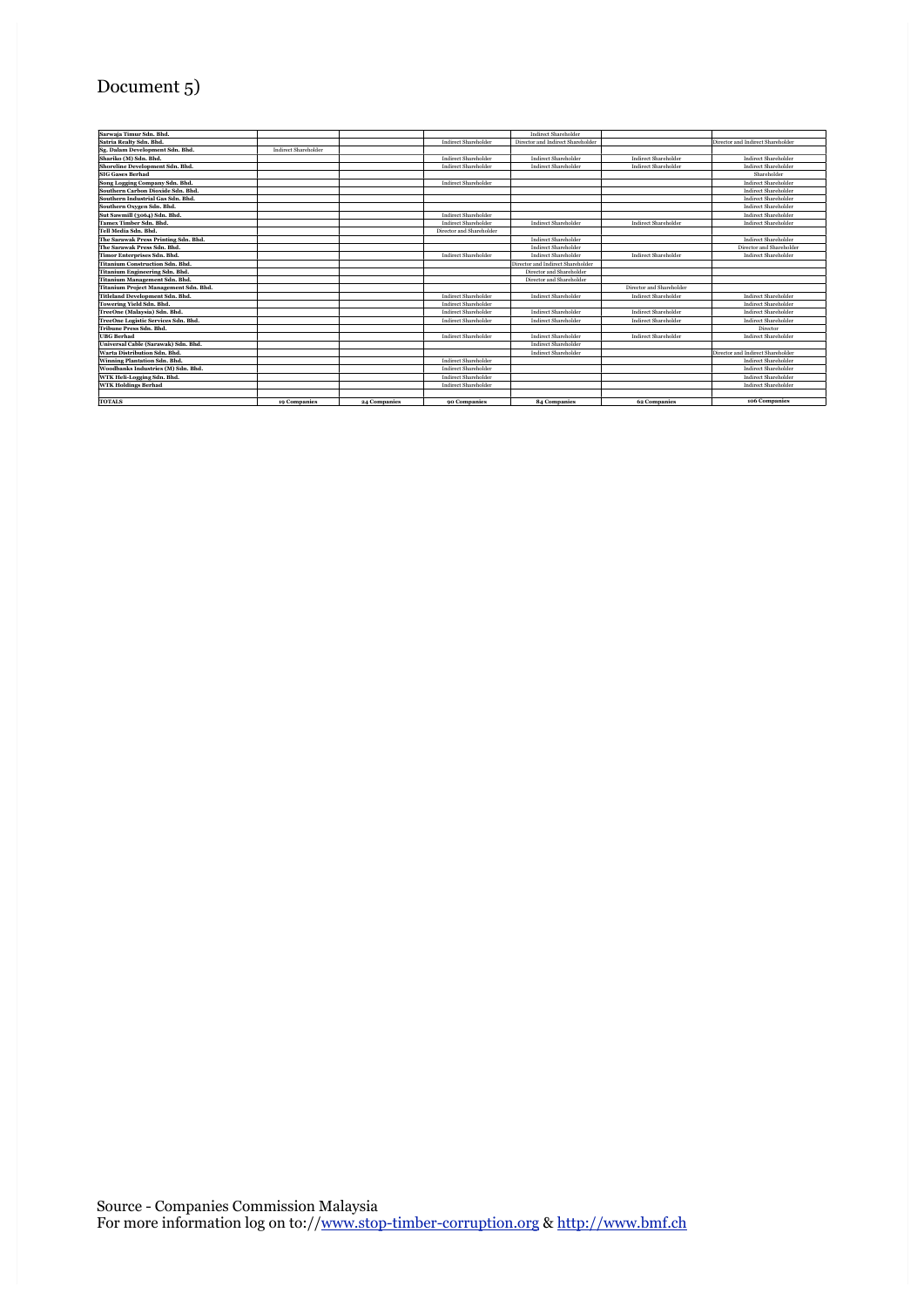For more information log on to http://www.stop-timber-corruption.org & http://www.bmf.ch http://www.stop-timber-corruption.org & http://www.bmf.ch

|                                                                                                                             | m Bin Mahmud                                                                          | <b>Bin</b><br>Manmu                                                              | <b>Arip Bin Mahmud</b>                     | brahim Mahmud                     | Mohd Ali Mahmud                                                      | <b>Raziah Binti Mahmud</b>                                                                                  |                                                  |                                                                      |                                                  |
|-----------------------------------------------------------------------------------------------------------------------------|---------------------------------------------------------------------------------------|----------------------------------------------------------------------------------|--------------------------------------------|-----------------------------------|----------------------------------------------------------------------|-------------------------------------------------------------------------------------------------------------|--------------------------------------------------|----------------------------------------------------------------------|--------------------------------------------------|
|                                                                                                                             |                                                                                       |                                                                                  |                                            | <b>OUT THE PARTITION</b>          | <b>Inother of Taib Mahmud</b>                                        | of Taib Mahmud)                                                                                             | Aisah Zainab Mahmud<br>(ssee of Taib Mahmud)     | Zaleha Binti Mahmud<br>GisterofTab Mahmul)                           | Fredahanum Binti Mahmud<br>Gister of Taib Mahmud |
| chi Jaya Communications Sdn. Bhd.                                                                                           | ndirect Shareholder                                                                   |                                                                                  |                                            |                                   |                                                                      |                                                                                                             |                                                  |                                                                      |                                                  |
|                                                                                                                             | Director and Sharchokler<br>rector and Indirect Sharchold<br>Director and Sharchokler |                                                                                  |                                            |                                   |                                                                      |                                                                                                             |                                                  |                                                                      |                                                  |
| hi Jaya Holdings Sdn. Bhd.<br>hi Jaya Industries Sdn. Bhd.<br>hi Jaya Plantations Sdn. Bhd.<br>hi Jaya Properties Sdn. Bhd. |                                                                                       |                                                                                  |                                            |                                   |                                                                      |                                                                                                             |                                                  |                                                                      |                                                  |
|                                                                                                                             | Director and Indirect Shareholder<br><b>Shareholder</b>                               |                                                                                  |                                            |                                   |                                                                      |                                                                                                             |                                                  |                                                                      | <b>Director</b>                                  |
| hi Jaya Transportation Sdn. Bhd.<br>.rowell Sdn. Bhd.                                                                       |                                                                                       |                                                                                  |                                            |                                   |                                                                      | <b>Sina</b>                                                                                                 |                                                  |                                                                      |                                                  |
| lpha Bahagia Sdn. Bhd.<br>chanese Cuisine Sdn. Bhd                                                                          | Director and Sharchokler                                                              |                                                                                  |                                            |                                   |                                                                      |                                                                                                             |                                                  |                                                                      |                                                  |
|                                                                                                                             |                                                                                       |                                                                                  |                                            |                                   |                                                                      |                                                                                                             |                                                  |                                                                      |                                                  |
| Alpha Jelita Sdn. Bld.<br>Alpha Mantra Sdn. Bld.<br>Alpha Murni Sdn. Bhd.                                                   | Sharchokler<br>Sharchoker<br>Sharchoker                                               |                                                                                  |                                            |                                   |                                                                      |                                                                                                             |                                                  |                                                                      |                                                  |
|                                                                                                                             | <b>Indirect Shareholder</b>                                                           |                                                                                  |                                            |                                   |                                                                      |                                                                                                             |                                                  |                                                                      |                                                  |
|                                                                                                                             |                                                                                       |                                                                                  |                                            | Director and Indirect Shareholder |                                                                      |                                                                                                             |                                                  |                                                                      |                                                  |
| Alpha Wira Sdn. Bhd.<br>Amgreen Gain Sdn. Bhd.<br>Bakraz Development Sdn. Bhd.<br>Bakraz Holdings Sdn. Bhd.                 | Indirect Shareholder                                                                  | ndirect Shareholder                                                              |                                            | Indirect Shareholder              | Indirect Shareholder                                                 | inector and Indirect Shareholder<br><b>JIFector</b><br>and Shareholder                                      | Indirect Shareholder                             | Indirect Shareholder                                                 | Indirect Shareholder                             |
|                                                                                                                             |                                                                                       |                                                                                  |                                            |                                   |                                                                      | Director and Sharehokler                                                                                    |                                                  |                                                                      |                                                  |
| akraz Properties Sdn. Bhd.<br>inta Corporation Sdn. Bhd.<br>ormill Line Sdn. Bbd.                                           | Indirect Shareholder                                                                  | <b>DIRECT</b><br>and Shareholder                                                 |                                            |                                   |                                                                      |                                                                                                             |                                                  |                                                                      |                                                  |
| armulu Park Enterprise Sdn. Bhd.                                                                                            | ndirect Shareholder                                                                   | Director                                                                         |                                            |                                   |                                                                      | birector and Indirect Shareholder                                                                           |                                                  |                                                                      |                                                  |
|                                                                                                                             |                                                                                       |                                                                                  |                                            |                                   | Indirect Sharcholder<br>Indirect Sharcholder<br>Indirect Sharcholder |                                                                                                             |                                                  | Indirect Shareholder<br>Indirect Shareholder<br>Indirect Shareholder |                                                  |
| sarımılı Park Management Sdn. Bhd.<br>Sarımılı Resort Sdn. Bhl.<br>tiğrade Resources Sdn. Bhl.                              | Indirect Sharcholder<br>Indirect Sharcholder<br>Indirect Sharcholder                  |                                                                                  |                                            | <b>PIRKKIO</b>                    |                                                                      | Director and Indirect Shareholder<br>Director and Indirect Shareholder<br>Director and Indirect Shareholder |                                                  |                                                                      |                                                  |
| <b>S Premix (Miri) Sdn. Bhd.</b>                                                                                            |                                                                                       |                                                                                  |                                            |                                   |                                                                      | Director and Indirect Shareholder<br>Director and Shareholder                                               | Indirect Shareholder                             | Indirect Shareholder                                                 | <b>Indirect Shareholder</b>                      |
| neordanee Development Sdn. Bhd.<br>ntinuos Gains Sdn. Bhd.                                                                  | <b>Sharehokler</b>                                                                    | Direc<br>Indirect Shareholder<br>rector and Shareholder                          |                                            | Indirect Shareholder              | Indirect Shareholder                                                 |                                                                                                             |                                                  |                                                                      |                                                  |
| todev Construction Sdn. Bhd                                                                                                 |                                                                                       |                                                                                  | ndirect Shareholder                        |                                   |                                                                      |                                                                                                             |                                                  |                                                                      |                                                  |
| dev Dua Sdn. Bhd.<br>dev Empat Sdn. Bhd                                                                                     |                                                                                       |                                                                                  | ndirect Sharehokler<br>ndirect Sharehokler |                                   |                                                                      |                                                                                                             |                                                  |                                                                      |                                                  |
|                                                                                                                             | Sharehokler                                                                           | <b>Shareholder</b>                                                               | <b>Shareholder</b><br>Shareholder          | Director and Shareholder          |                                                                      |                                                                                                             |                                                  |                                                                      |                                                  |
| acop Security Services Sdn. Bld.                                                                                            | nd Indirect Shareholder                                                               |                                                                                  |                                            |                                   |                                                                      |                                                                                                             |                                                  |                                                                      |                                                  |
| . Cafe Lifestyle Sdn.<br>ta Bistari Sdn. Bhd.<br>wan Niaga (Sarawak) Sdn. Bhd.<br>. Cafe Lifestyle Sdn. Bhd.                |                                                                                       |                                                                                  |                                            |                                   |                                                                      |                                                                                                             | <b>Shareholder</b>                               |                                                                      | <b>Director</b>                                  |
| pirit Wealth Sdn. Bhd.                                                                                                      |                                                                                       | Director and Shareholder                                                         |                                            |                                   |                                                                      |                                                                                                             |                                                  |                                                                      |                                                  |
| 'M Feedmills (Sarawak) Sdn. Bhd.<br>FM Flour Mills (Sarawak) Sdn. Bhd.                                                      |                                                                                       |                                                                                  |                                            | Director                          |                                                                      |                                                                                                             |                                                  |                                                                      |                                                  |
| tken Corporation Berhad                                                                                                     |                                                                                       |                                                                                  |                                            | Director<br>Director              |                                                                      |                                                                                                             |                                                  |                                                                      |                                                  |
| dmatch Sdn. Bhd.                                                                                                            |                                                                                       | Director and Shareholder                                                         |                                            |                                   |                                                                      |                                                                                                             |                                                  |                                                                      |                                                  |
| en Ace Resources Sdn. Bhd<br>1grow Sdn. Bhd.                                                                                | ndirect Shareholder                                                                   | and Indirect Shareholde                                                          |                                            |                                   |                                                                      |                                                                                                             |                                                  |                                                                      |                                                  |
| ndah Jaya Sdn. Bhd.                                                                                                         |                                                                                       | Director and Shareholder                                                         |                                            |                                   |                                                                      |                                                                                                             |                                                  | Director and Sharehokler                                             |                                                  |
| famidah Soon-Hup Sdn. Bhd.<br>famidah Trading Sdn. Bhd.<br>famidah Wood Sdn. Bhd.                                           |                                                                                       | Director and Shareholder<br>Director and Shareholder<br>Director and Shareholder |                                            |                                   |                                                                      |                                                                                                             |                                                  |                                                                      |                                                  |
| nib Corporation Sdn. Bld.                                                                                                   |                                                                                       |                                                                                  |                                            | <b>Director and Shareholder</b>   |                                                                      |                                                                                                             |                                                  |                                                                      |                                                  |
| ang Wei Holdings Sdn. Bhd.                                                                                                  |                                                                                       |                                                                                  |                                            |                                   |                                                                      | Indirect Shareholder                                                                                        |                                                  |                                                                      |                                                  |
| an Holidays & Umrah Sdn. Bhd.<br>ar Bumi Sdn. Bhd                                                                           |                                                                                       |                                                                                  |                                            |                                   |                                                                      |                                                                                                             | Director and Shareholder                         |                                                                      |                                                  |
| arepro Sdn. Bhd.                                                                                                            |                                                                                       | Director and Indirect Shareholder                                                |                                            |                                   |                                                                      |                                                                                                             |                                                  | Director and Indirect Shareholder                                    | Director and Indirect Shareholder                |
|                                                                                                                             |                                                                                       |                                                                                  |                                            |                                   |                                                                      |                                                                                                             | Director and Indirect Shareholder<br>Shareholder |                                                                      |                                                  |
| ura Sdin. Bhd                                                                                                               | Indirect Shareholder                                                                  | <b>Indirect Shareholder</b>                                                      |                                            |                                   | Indirect shareholder                                                 | <b>Micctor</b> and Shareholder                                                                              | Director and Shareholder                         |                                                                      |                                                  |
| Kenyalang Cergas Sdn. Bbd.<br>Kim Hin Industry Berhad<br>Gristal Harta Sdn. Bhd.                                            |                                                                                       |                                                                                  |                                            |                                   |                                                                      |                                                                                                             |                                                  | Indirect Shareholder                                                 |                                                  |
| mpulan Parabena Sdn. Bhd.                                                                                                   | Indirect Shareholder                                                                  |                                                                                  |                                            | Direc<br>: Shareh<br>iokle        | Indirect shareholder                                                 | Director and Indirect Shareholder                                                                           |                                                  | Indirect Shareholder                                                 |                                                  |
| ex Sdn. Bhd.                                                                                                                |                                                                                       |                                                                                  |                                            |                                   |                                                                      | ndirect Shareholder                                                                                         |                                                  |                                                                      |                                                  |
| 100 Corporation Sdn. Bhd.<br>100 Shipping Sdn. Bhd.                                                                         | <b>Shareholder</b>                                                                    |                                                                                  | <b>Shareholder</b>                         |                                   |                                                                      |                                                                                                             |                                                  |                                                                      |                                                  |
| ee Ling Timber Products S dn. B hd.<br>ong Bangan Sdn. B hd.                                                                |                                                                                       |                                                                                  |                                            |                                   |                                                                      | Indirect Shareholder                                                                                        |                                                  |                                                                      |                                                  |
| iligai Construction Sdn. Bhd.                                                                                               | Director and Sharchokler                                                              |                                                                                  | Shareholder<br>Director and Shareholder    |                                   |                                                                      |                                                                                                             |                                                  |                                                                      |                                                  |
| igai Development Sdn. Bhd                                                                                                   | Sharehokler                                                                           | Director<br>and Shareholder                                                      | and Shareholder                            | Director                          | Shareholder                                                          | <b>Shareholder</b>                                                                                          |                                                  | Director and Shareholder                                             | Director                                         |
| hligai Formsone Prefah Sdn. Bhd.<br>hligai Industries Sdn. Bhd.<br>hligai Naluri Sdn. Bhd.                                  | Director and Indirect Shareholder                                                     | <b>STREET</b>                                                                    |                                            |                                   |                                                                      |                                                                                                             |                                                  |                                                                      |                                                  |
| hligai Shipping Sdn. Bhd                                                                                                    | Director and Sharehokler                                                              | <b>Jirector</b><br>and Shareholder                                               |                                            |                                   |                                                                      | Director and Shareholder                                                                                    |                                                  |                                                                      |                                                  |
| upun Sdn. Bhd.                                                                                                              | Indirect Shareholder                                                                  | Indirect Shareholder<br>rector and Shareholder                                   |                                            | Indirect Shareholder              | Indirect Shareholder                                                 | Indirect Shareholder                                                                                        |                                                  | Indirect Shareholder                                                 | <b>Indirect Shareholder</b>                      |
| sba Holdings Sdn. Bhd.<br>ne Utama Sdn. Bhd                                                                                 |                                                                                       |                                                                                  |                                            |                                   |                                                                      |                                                                                                             |                                                  |                                                                      | Director and Shareholder                         |
| stim Sdn. Bhd.                                                                                                              |                                                                                       |                                                                                  |                                            |                                   |                                                                      | Director and Shareholder                                                                                    |                                                  |                                                                      |                                                  |
| tracle Harvest Sdn. Bhd.<br>ri Property Holding Sdn. Bhd.                                                                   |                                                                                       |                                                                                  |                                            |                                   |                                                                      | Sharehokler<br>Director and Sharehokler                                                                     |                                                  |                                                                      |                                                  |
| ammad Ali Holdings (S) Sdn. Bhd.                                                                                            |                                                                                       | Director<br>and Shareholder                                                      |                                            |                                   | Director<br>and Sharehokler                                          |                                                                                                             |                                                  |                                                                      |                                                  |
| lylink Communications Sdn. Bhd.<br>etwork Jaya Berhad<br>oble Strike Sdn. Bhd.                                              |                                                                                       |                                                                                  |                                            |                                   |                                                                      |                                                                                                             |                                                  |                                                                      |                                                  |
|                                                                                                                             | Indirect Shareholder                                                                  | t Shan                                                                           |                                            |                                   | ndirect Shareholder                                                  | Director and Shareholder<br>ndirect Shareholder                                                             |                                                  | Indirect Shareholder                                                 | <b>Indirect Shareholder</b>                      |
| )rgante Treasure Sdn. Bhd.<br>Nita Towerview Sdn. Bhd.<br>Nokflow Pipes Sdn. Bhd.                                           |                                                                                       |                                                                                  |                                            |                                   |                                                                      |                                                                                                             | Director and Indirect Shareholder                |                                                                      |                                                  |
|                                                                                                                             |                                                                                       |                                                                                  |                                            |                                   |                                                                      | Miector and Indirect Shareholder                                                                            |                                                  |                                                                      |                                                  |
| Quality Concrete Holdings Berhad<br>istine Prestige Sdn. Bhd.                                                               |                                                                                       |                                                                                  |                                            |                                   |                                                                      | Director and Sharehokler<br><b>Shareholder</b>                                                              |                                                  |                                                                      |                                                  |
|                                                                                                                             |                                                                                       |                                                                                  |                                            |                                   |                                                                      |                                                                                                             |                                                  |                                                                      |                                                  |

Document 6) Document 6)

fairness im tropenwald bruno<br>manser<br>fonds

**Taib's siblings directorships and shareholderships in Malaysia** 

Taib's siblings directorships and shareholderships in Malaysia